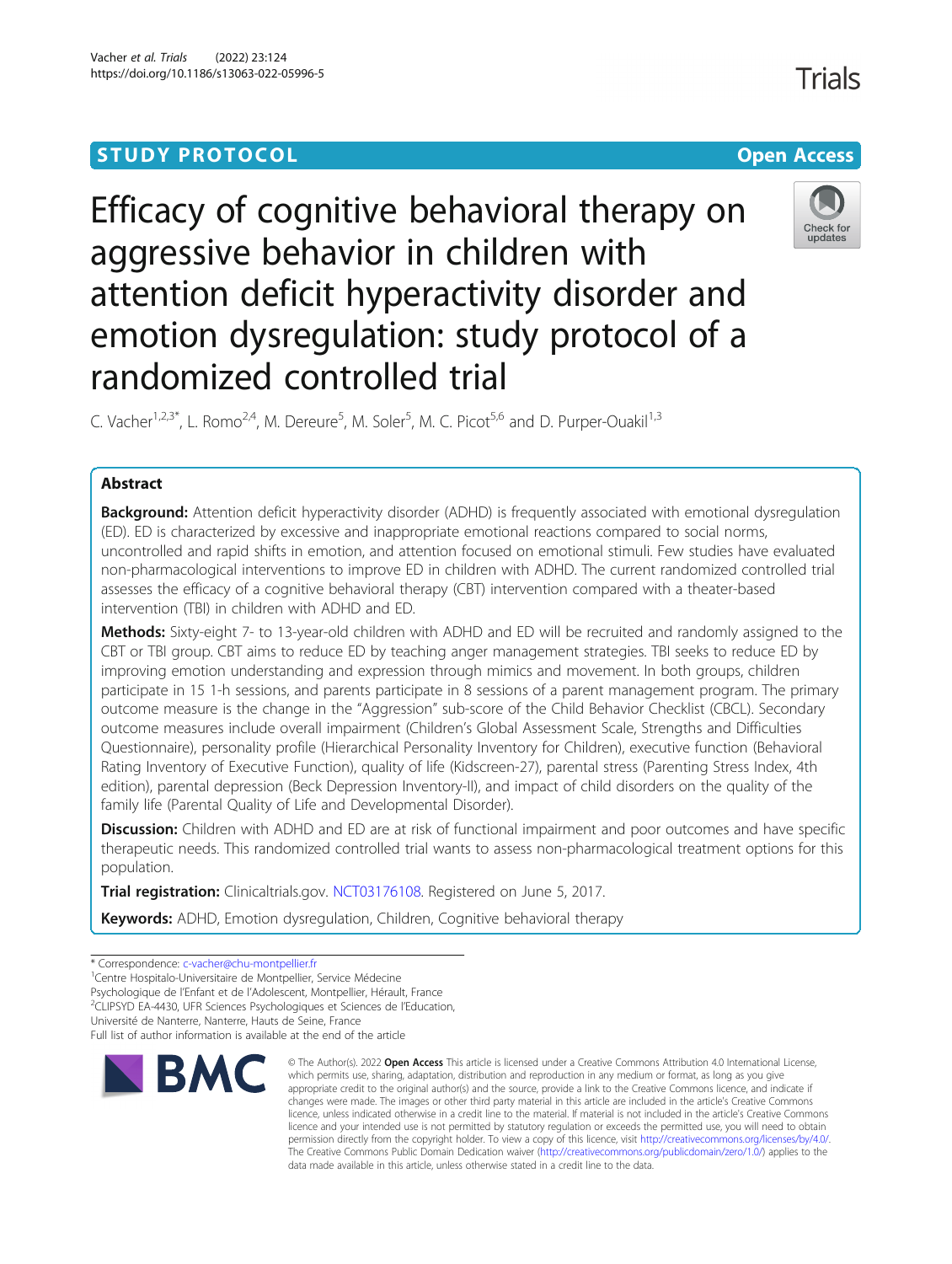#### Administrative information

Note: the numbers in curly brackets in this protocol refer to SPIRIT checklist item numbers. The order of the items has been modified to group similar items (see [http://www.equator-network.org/reporting-guidelines/](http://www.equator-network.org/reporting-guidelines/spirit-2013-statement-defining-standard-protocol-items-for-clinical-trials/) [spirit-2013-statement-defining-standard-protocol-items](http://www.equator-network.org/reporting-guidelines/spirit-2013-statement-defining-standard-protocol-items-for-clinical-trials/)[for-clinical-trials/](http://www.equator-network.org/reporting-guidelines/spirit-2013-statement-defining-standard-protocol-items-for-clinical-trials/)).

| Title {1}                                                     | Efficacy of Cognitive-Behavioral Therapy<br>(CBT) on aggressive behavior in chil-<br>dren with ADHD and emotion dysregu-<br>lation: study protocol of a randomized<br>controlled trial                                                                                                                                                                                                                                                                                                                                                                                                                                                                                                                                                                                                                                                                                                                                                                                                                    |  |  |
|---------------------------------------------------------------|-----------------------------------------------------------------------------------------------------------------------------------------------------------------------------------------------------------------------------------------------------------------------------------------------------------------------------------------------------------------------------------------------------------------------------------------------------------------------------------------------------------------------------------------------------------------------------------------------------------------------------------------------------------------------------------------------------------------------------------------------------------------------------------------------------------------------------------------------------------------------------------------------------------------------------------------------------------------------------------------------------------|--|--|
| Trial registration {2a and 2b}.                               | Clinicaltrials.gov. Number:<br>NCT03176108. Registered on June 5,<br>2017                                                                                                                                                                                                                                                                                                                                                                                                                                                                                                                                                                                                                                                                                                                                                                                                                                                                                                                                 |  |  |
| Protocol version {3}                                          | August 8, 2018; version n. 3                                                                                                                                                                                                                                                                                                                                                                                                                                                                                                                                                                                                                                                                                                                                                                                                                                                                                                                                                                              |  |  |
| Funding {4}                                                   | The trial is funded by Montpellier<br>University Hospital, France                                                                                                                                                                                                                                                                                                                                                                                                                                                                                                                                                                                                                                                                                                                                                                                                                                                                                                                                         |  |  |
| Author details {5a}                                           | Vacher, $C^{1,2,3}$ ., Romo, L <sup>2,5</sup> ., Dereure, M <sup>4</sup> .,<br>Soler, M <sup>4</sup> ., Picot, M.C <sup>4,6</sup> ., & Purper-Ouakil,<br>$D^{1,3}$                                                                                                                                                                                                                                                                                                                                                                                                                                                                                                                                                                                                                                                                                                                                                                                                                                        |  |  |
|                                                               | 1 Service Médecine Psychologique de<br>l'Enfant et de l'Adolescent, Centre<br>Hospitalo-Universitaire de Montpellier,<br>Montpellier, Hérault, France<br>2 CLIPSYD EA-4430, UFR Sciences Psy-<br>chologiques et Sciences de l'Education,<br>Université Paris Nanterre, Nanterre,<br>Hauts de Seine, France<br>3 INSERM U 1018, CESP, Psychiatrie du<br>développement - Evaluer et traiter les<br>troubles émotionnels et du<br>neurodéveloppement (ETE-ND),<br>Montpellier, France<br>4 Unité de Recherche Clinique et<br>Epidémiologie, Département de<br>l'Information Médicale, Centre<br>Hospitalo-Universitaire de Montpellier,<br>Montpellier, Hérault, France<br>5 Service de Pathologies<br>professionnelles et de l'environnement,<br>Assistance Publique des Hôpitaux de<br>Paris, Hôpital Universitaire Raymond<br>Poincaré, Garches, France<br>6 Centre d'Investigation Clinique,<br>Hôpital Saint Eloi, Centre Hospitalo-<br>Universitaire de Montpellier, Montpel-<br>lier, Hérault, France |  |  |
| Name and contact<br>information for the trial<br>sponsor {5b} | Vacher Cécile<br>c-vacher@chu-montpellier.fr                                                                                                                                                                                                                                                                                                                                                                                                                                                                                                                                                                                                                                                                                                                                                                                                                                                                                                                                                              |  |  |
| Role of sponsor {5c}                                          | The sponsor of this trial is Montpellier<br>University Hospital and its team<br>collects, analyzes and interprets the<br>data; and writes the report in<br>collaboration with Prof Romo. The<br>decision to submit the report for<br>publication comes from the principal<br>research investigator.                                                                                                                                                                                                                                                                                                                                                                                                                                                                                                                                                                                                                                                                                                       |  |  |

#### Introduction

#### Background and rationale {6a}

Attention deficit hyperactivity disorder (ADHD) is a complex neurodevelopmental disorder with a prevalence estimated at 5.3% over the years [\[9](#page-14-0), [68\]](#page-16-0). ADHD is characterized by high levels of inattention, hyperactivity, and impulsivity [[6\]](#page-14-0) that have a lasting impact on the child and family's life.

Significant emotion dysregulation (ED) is observed in 24 to 50% children with ADHD [[69,](#page-16-0) [76](#page-16-0)] and in 30 to 70% of adults with ADHD [\[69\]](#page-16-0). ED is the inability to modulate emotional responses in a given context [[85](#page-16-0), [88\]](#page-16-0), and includes (a) excessive and inappropriate emotional reactions and experiences relative to social norms; (b) uncontrolled and rapid shifts in emotions; and (c) abnormal allocation of attention to emotional stimuli [[76](#page-16-0)]. ED clinical expression is characterized by mood instability, irritability, aggression, tantrums [\[55](#page-15-0)], and low tolerance to frustration [[22,](#page-14-0) [62](#page-16-0), [95\]](#page-16-0). Definitions of ED tend to focus only on negative emotions, but children with ADHD and ED can also experience difficulties in regulating positive emotions [\[26](#page-15-0), [77](#page-16-0)]. Physiological arousal (gritting teeth, upturned mouth, physical tension…) and cognitive biases ("Why is that person strangely looking at me?"; "He/she purposely annoys me") contribute to the socially inappropriate behaviors in patients with ED [[72](#page-16-0)]. As ED is present in many psychiatric disorders (e.g., anxiety disorders, mood disorders, neurodevelopmental disorders), it is not specific to ADHD [[21,](#page-14-0) [43,](#page-15-0) [81\]](#page-16-0).

Besides the core ADHD symptoms, children with ADHD and ED show higher levels of functional impairment [\[71](#page-16-0), [90\]](#page-16-0), aggressive behaviors, oppositional defiant disorder, mood and anxiety disorders [[7,](#page-14-0) [89](#page-16-0)]. Children with ADHD and ED use inappropriate coping strategies that interfere with their academic performance and social functioning [[90\]](#page-16-0). Therefore, ED contributes to their social and academic difficulties [[21,](#page-14-0) [78](#page-16-0), [83](#page-16-0)].

Aggressive behaviors are one of the most problematic expressions of high ED [\[7](#page-14-0), [53\]](#page-15-0). Aggression is defined as verbal and/or physical acts with the aim of harming another person, directly or indirectly [\[36](#page-15-0)]. Proactive aggression is a deliberate goal-oriented behavior that is motivated by external reinforcements [\[20](#page-14-0), [25](#page-15-0)]. Reactive aggression is a violent reaction to ambiguous situations where the behavior of others tends to be interpreted as hostile and threatening [\[25](#page-15-0), [26\]](#page-15-0). Reactive aggression is frequent in ADHD and is associated with difficulties of self-regulation, including ED and executive function deficits [[11](#page-14-0), [20,](#page-14-0) [65](#page-16-0), [96](#page-16-0)]. Children with ADHD and high levels of aggression also show more inadequate emotional coping strategies compared with those with low levels of aggression [\[63](#page-16-0)].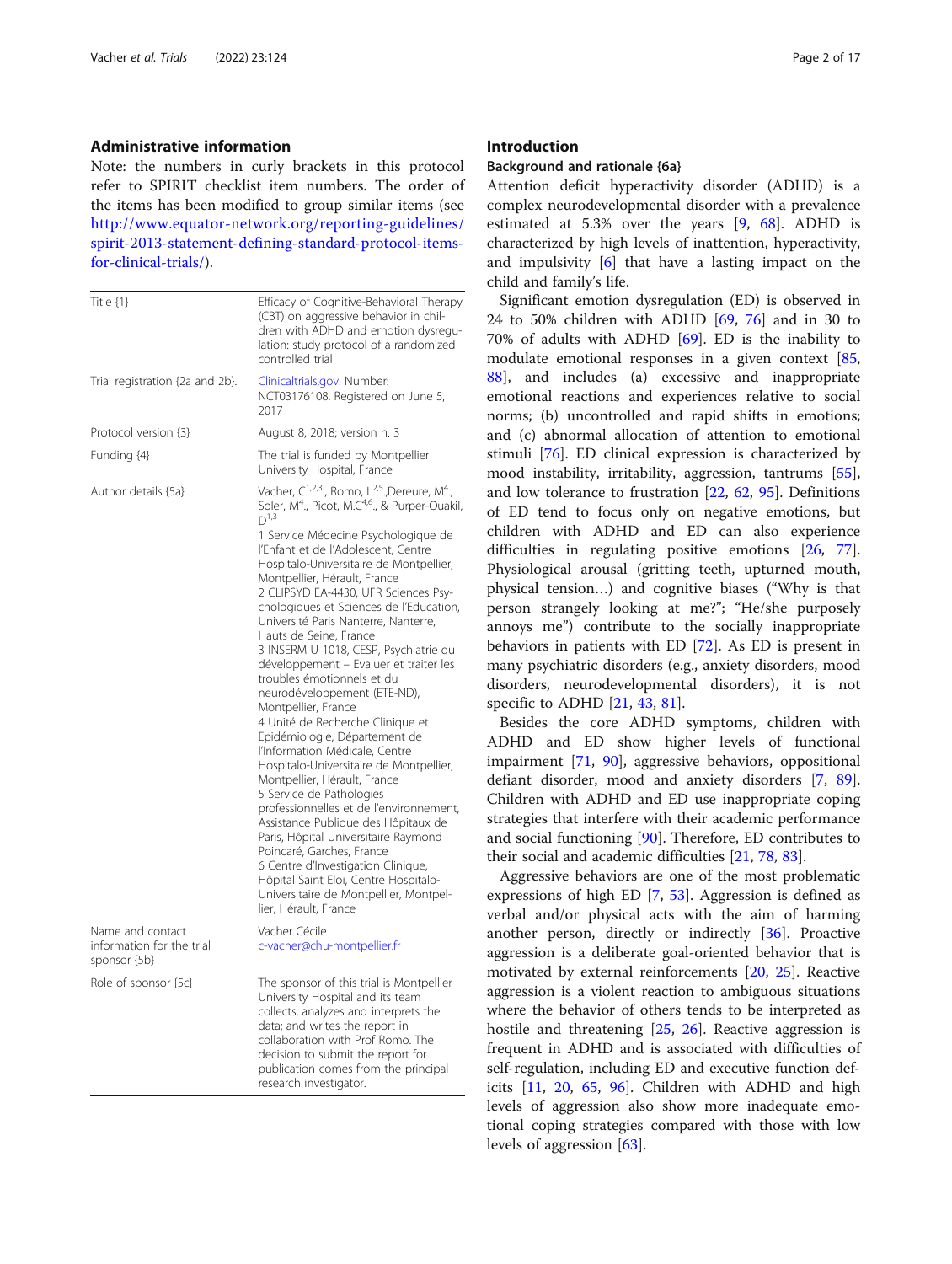Medications, such as psychostimulants and risperidone, improve aggressive behaviors, emotional dysregulation, and rageful outbursts ([\[15](#page-14-0), [18\]](#page-14-0); Fernández [[28,](#page-15-0) [35](#page-15-0), [46](#page-15-0), [84,](#page-16-0) [86](#page-16-0), [97\]](#page-16-0)). It has been hypothesized that such drugs, by improving impulsivity, allow children with ADHD to better understand emotions and to plan appropriate strategies to cope with problematic situations [\[84\]](#page-16-0).

Many studies have also focused on psychosocial interventions (parental management training, CBT…) of irritability, but not specifically in children with ADHD. Indeed, irritability [[80](#page-16-0)] and aggressive behaviors [\[66](#page-16-0)] can be reduced by learning how to modify hostile interpretation bias and to improve emotion recognition. For instance, the aim of CBT programs for irritability and anger problems is to reduce hostile interpretations [[17\]](#page-14-0), to improve emotional regulation skills [\[29](#page-15-0)], anger management [\[19](#page-14-0)], and the overall functioning of children [[43\]](#page-15-0). A review of meta-analyses indicates that CBT programs are beneficial for children with anger problems [[49](#page-15-0)] and aggression [\[82](#page-16-0)]. Moreover, a systematic review showed that psychosocial interventions have beneficial effects on emotional symptoms (irritability, depression), aggressiveness, and overall functioning in children with ADHD and ED [\[87](#page-16-0)]. Several studies on emotional regulation in children with ADHD suggest that intervention allows reducing emotional problems and better regulating negative emotions [[38,](#page-15-0) [39](#page-15-0), [74](#page-16-0)]. However, few studies specifically focused on the management of aggressive behavior and anger in children with both ADHD and ED, although these are the most important manifestation of ED. A combination of a selfcontrol program and Anger Control Training reduces aggressive behavior in children with ADHD [\[64\]](#page-16-0). Masi et al. [\[54](#page-15-0)] reported that in children with ED and disruptive behavior disorders (including 25% with ADHD), a multimodal treatment program led to a modest to significant improvement in the "Aggressive behavior" subscale of the Child Behavior Checklist (CBCL), depending on ED severity.

Battagliese et al. [[12](#page-14-0)] showed that CBT is effective for aggressive behaviors only when interventions are delivered to both parents and child. Similarly, most psychosocial interventions that are effective on ED also included a parent program (Fernández [[28,](#page-15-0) [38,](#page-15-0) [39](#page-15-0), [93](#page-16-0)]). A meta-analysis indicated that behavioral parent training is effective for reducing oppositional and aggressive be-havior in children with ADHD [\[31\]](#page-15-0). Behavioral and cognitive behavioral parent programs help parents to manage their child's behavior by teaching behavioral and cognitive behavioral techniques [[98\]](#page-16-0). According to previous studies [[44](#page-15-0), [90](#page-16-0)], parents learn to identify the triggers of anger, to predict problematic behaviors, and to cope with their child's emotional reactions. Moreover, an

emotion socialization program for parents allowed children with ADHD to develop emotional skills and had a protective effect toward comorbidities [\[39\]](#page-15-0). As children learn emotional regulation strategies by observing their parents, the parents' role is crucial to help them to adjust their emotions and acquire emotional skills [\[16\]](#page-14-0).

Many studies have shown the positive effects of psychosocial interventions on ED, particularly on aggressive behavior and anger, but they have many limitations. Indeed, most studies were uncontrolled, used different measurements, and had small and heterogeneous samples [[73](#page-16-0)]. As there is no validated treatment for ED  $[41]$ , particularly for children with ADHD and ED, interventions to help children with ADHD and ED to recognize and cope with their emotional problems should be targeted to allow them to reduce the frequency and intensity of their emotional reactivity [\[71\]](#page-16-0).

This randomized trial compares the effects of a parent/child CBT program and a theater-based intervention (TBI) on aggressive behavior in children with ADHD and ED. This trial proposes an intervention to manage ED in children with ADHD and their parents, and includes an active control group (TBI), differently from most randomized controlled trials [[87\]](#page-16-0).

#### Objectives {7}

The main objective of this study is to evaluate the effectiveness of a parent/child CBT program compared with a TBI on aggressive behavior in children with ADHD and ED, 6 months after the intervention end.

Secondary objectives are to evaluate the CBT impact on the child's socio-communicative capacities, quality of life, executive functions, and overall functioning and on parental stress effects) and at month 6 post-intervention.

The hypotheses of this study are as follows:

- 1. The CBT program will lead to a statistically higher reduction of the "Aggressive behavior" sub-score compared with the TBI program at 6 months postintervention;
- 2. The CBT program will improve the quality of life in children and their parents, overall functioning, emotion dysregulation, and parental stress and depressive symptomatology at 6 months postintervention;
- 3. CBT will improve executive functions measured with the "Behavioral Control Index" of the Behavioral Rating Inventory of Executive Function (BRIEF) questionnaire.

#### Trial design {8}

The study described in this protocol is a randomized controlled trial to evaluate the superiority of a CBT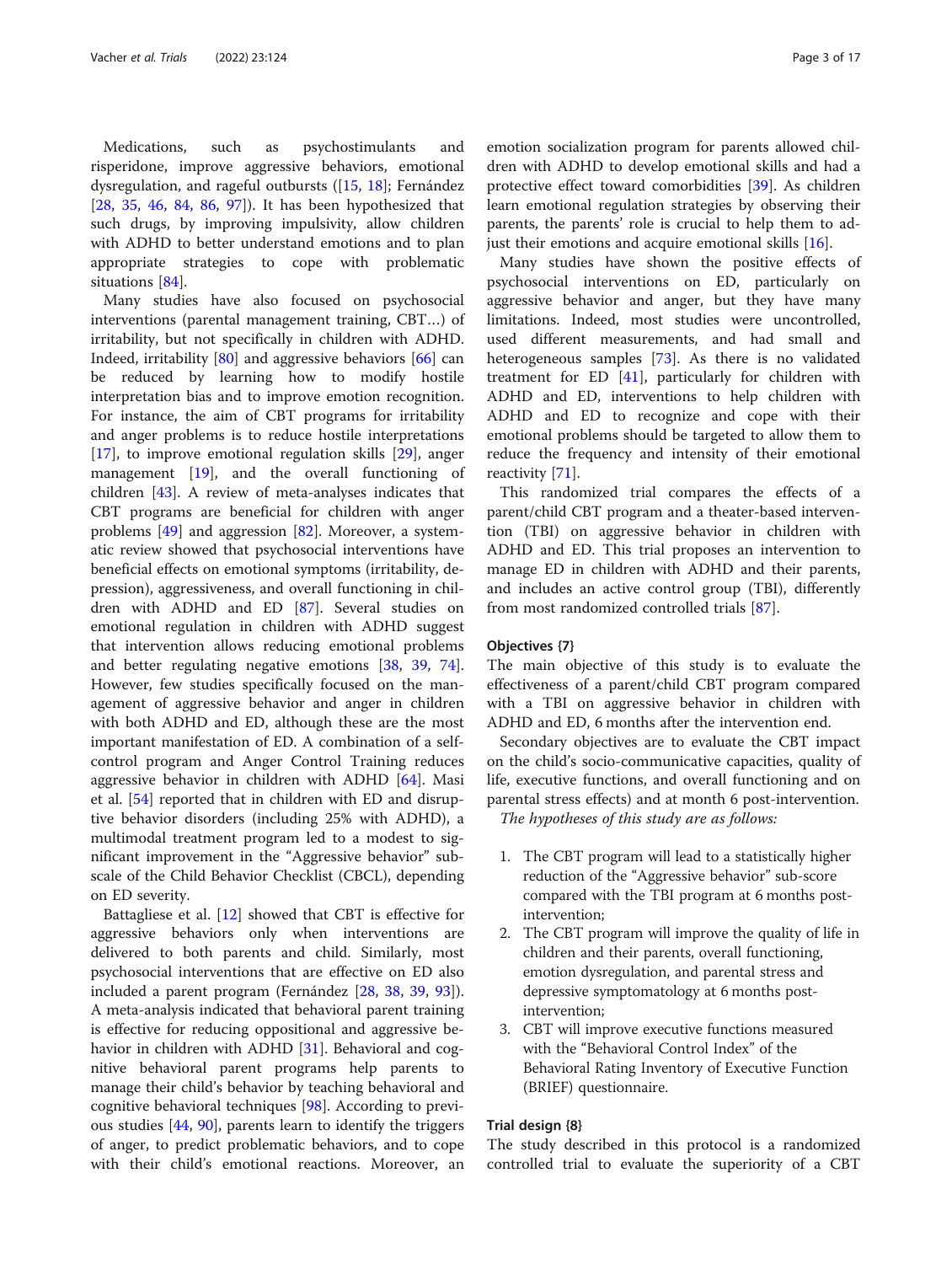program for children with ADHD and ED compared with the TBI program. Sixty-eight children with ADHD and ED will be randomized (1:1) in the CBT or TBI group. Randomization will be stratified by school level and by the psychopathological disorder severity using the Child Behavior Checklist-A-A-A (combination of "Aggression," "Anxiety/Depression," and "Attention" subscales). Children will be divided in groups according to their school level: primary school (younger than 11 years) and middle school (11–13 years of age). This classification is required because the situations encountered in everyday life are not the same in middle and primary school.

# Methods: participants, interventions and outcomes

# Study setting {9}

Patients will be recruited at the child psychiatry and neuropediatric units of Montpellier University Hospital. Information leaflets are distributed by mental health professionals to families during consultations in the outpatient services. Full study information is given to parents and children by the investigator before the signature of the informed consent.

#### Eligibility criteria {10}

#### Inclusion criteria

Inclusion criteria are as follows: (1) child/adolescent aged between 7 and 13 years; (2) diagnosis of ADHD (based on the DSM-5 diagnostic criteria) assessed with a structured clinical interview (Kiddie-Schedule for Affective Disorders and Schizophrenia Present and Lifetime version; K-SADS-PL), (3) a score  $\geq$  180 at the CBCL A-A-A when combining the "Aggression," "Anxiety/Depression," and "Attention" subscales; (4) child/ adolescent followed at Montpellier University Hospital; and (5) families covered by the national healthcare insurance.

## Exclusion criteria

Exclusion criteria are as follows: (1) child with delayed development or severe language disorder or autistism spectrum disorders; (2) parents who do not speak French; (3) lack of informed consent and assent by the parents and child for their participation in the study; and (4) child not living with at least one parent.

Delayed development was clinically assessed, but in a majority of cases, children also have psychometric tests to help exclude differential diagnosis and respond to administrative requirements for school compensations.

The majority of children included in this study follow regular school. However, children in specific structure school settings for disruptive behavior Educational and Pedagogical Therapeutic Institute will be accepted in this trial if they respond to eligibility criteria.

Study exit criteria are as follows: (1) participants lost to follow-up and (2) consent withdrawal by the parents. Each study exit will be explained and described in detail.

#### Who will take the informed consent? {26a}

Informed consent and assent are obtained from the parents and children, respectively, before starting any trial-specific procedure. All participants are advised that participation in research is entirely voluntary and that they can withdraw their participation at any time. Families are not paid for their participation. The child's psychiatrist or pediatrician does the first presentation of the study. The protocol is then explained in detail by the clinical investigator before the signature of the informed consent by parents and child.

# Additional consent provisions for collection and use of participant data and biological specimens {26b}

In this trial, it is not excluded that collection of data be used for ancillary studies depending ethical authorization.

# Interventions

#### Explanation for the choice of comparators {6b}

In this trial, two presumably active groups are compared: the CBT group based on the program "How to improve anger and frustration management" (« Mieux gérer sa colère et ses frustrations », [\[59](#page-15-0)]), and the TBI group in which a theater-based group activity is proposed to develop verbal and reciprocal communication, theory of mind, self-awareness of emotions, and interpersonal trust [[23](#page-15-0), [33](#page-15-0), [37](#page-15-0)]. TBI improves social skills, socio-cognitive functioning, and social interactions in children [\[24](#page-15-0)]. TBI also improves self-esteem and shows medium effects sizes for anxiety and depression reduction [\[45\]](#page-15-0).

TBI was chosen as active comparison group, because the objective of our study is to evaluate the primary and secondary outcomes in two potentially effective groups, while controlling for non-specific effects. In both groups, conditions are similar: duration and number of sessions, group location and setting, recruitment procedures. Differences concern only on the program content (CBT versus TBI).

In this trial, we have chosen to compare two possibly groups, because it was complicated to offer active group versus treatment as usual (TAU) to children with major consequences of their difficulties in daily life. Children in the TAU group would have waited until the end of the study, i.e., approx. 1 year before being able to benefit from a possibly active group.

Both groups can have positive effects on aggressive behaviors in children with ADHD and emotion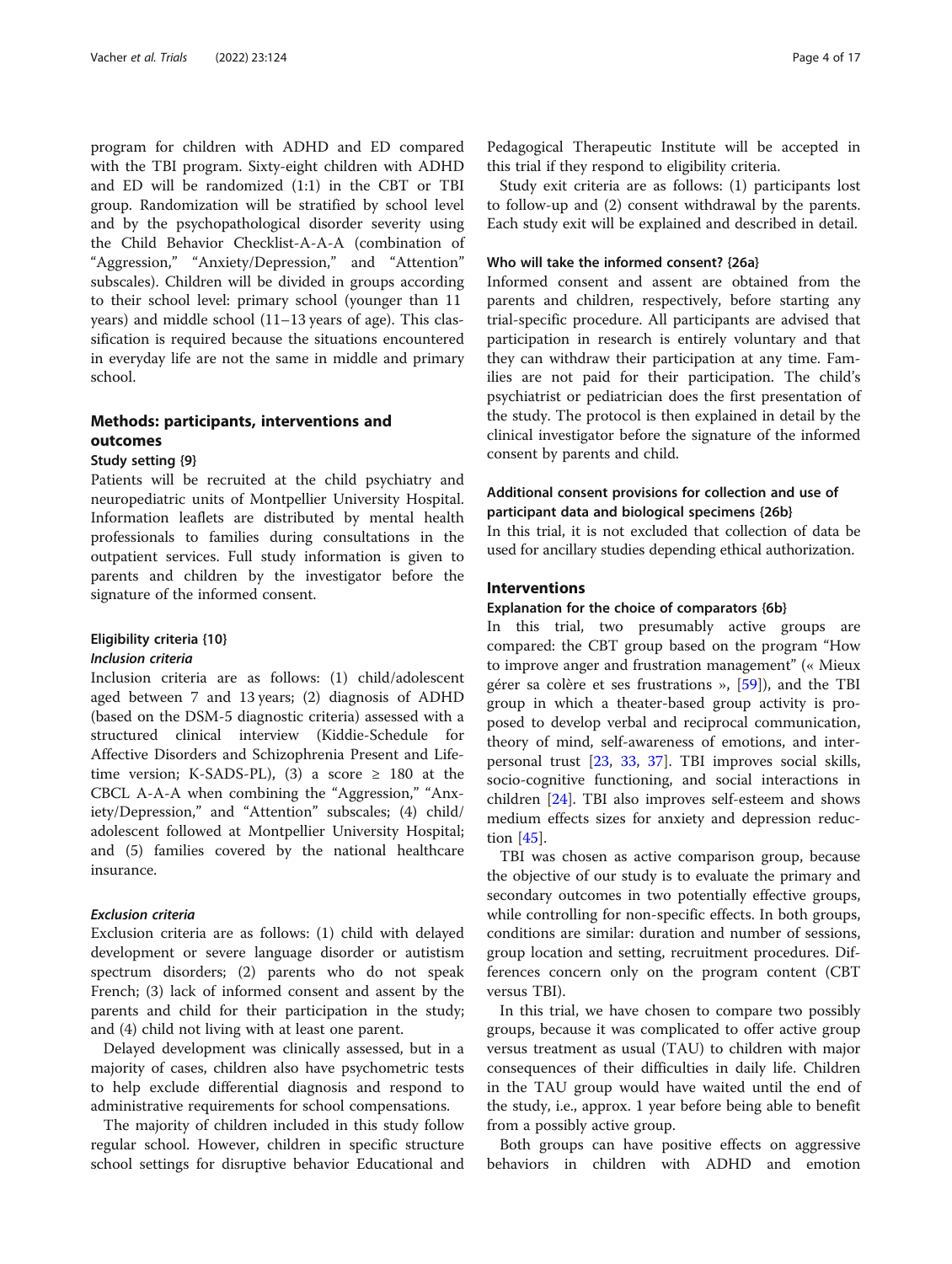dysregulation. But, we suppose that the positive effects of CBT group continues after the end of intervention as the emphasis lies on learning new skills, we think this may not be the case in the TBI group, in which the focus is more experiential. In the CBT group, children learn techniques to manage their emotions for which they need time to appropriate and apply them in everyday life, while in the TBI group, it is not the case. That is why, we compare the two active groups between initial visit and at 6 months after the end of intervention and not at the end of intervention.

# Intervention description {11a} Cognitive Behavioral Therapy group

The CBT group is based on the manualized program "How to improve anger and frustration management" ("Mieux gérer sa colère et ses frustrations," [\[59](#page-15-0)]). The CBT program « Mieux gérer sa colère et ses frustrations » is based on the Anger Coping Program [\[51](#page-15-0)]. The program has demonstrated effectiveness with a reduction of aggressive behaviors and an improvement of self-esteem [\[50](#page-15-0)]. Similar programs based on cognitive behavioral therapy showed that these interventions allow improving aggressive behaviors [\[82](#page-16-0)].

This program has been originally designed for impulsive and aggressive children at school [[56\]](#page-15-0). Afterwards, it has been adapted to children with ADHD and has been evaluated several times. A first study carried out on children with Opposant Defiant Disorder (ODD) showed that parents reported a reduction of externalizing behaviors in their child. Teachers highlighted significant improvement of self-control, but no difference on externalizing behaviors. A second study showed satisfaction and feasibility of this program in children with ADHD. Families reported a generalization of techniques in daily life, a reduction of conflict during homework and a better self-control in their child with ADHD [[57](#page-15-0)]. In a study, this CBT program was combined with a parent management training (« Mieux vivre le TDAH à la maison », [\[60](#page-15-0)]) and showed an improvement of social skills in children with ADHD, a reduction of parental stress, and a better parent-child relation [\[58\]](#page-15-0).

Sessions of the CBT program have been developed from social cognitive model of anger and aggression [[47](#page-15-0)] in order to explain that the way by which the child evaluates the situation as well as own emotional and physiological reactions generate aggressive responses. In this model, parents play a crucial role in maintaining and reinforcing of aggressive behaviors in children as well as in characteristics of their child [\[52](#page-15-0)].

The program consists of 1-h sessions (one per week; 15 in total) led by a psychologist and a caregiver (nurse or educator) both trained in the management of behavioral disorders and ADHD. They also have in-depth knowledge of CBT that they practice regularly.

During the program, children learn to identify situations that cause anger and frustration, but also techniques to manage negative emotions. Each session is organized as follows: reminder of the previous session by correction of the task done at home, presentation of the theme of the session with practice in the form of roleplays or exercises, presentation of inter-session tasks, and session evaluation. Children evaluate each session on the following criteria: interest and pleasure in the proposed activities, quality of the documents, ease and usefulness of the session in everyday life. Children must achieve a behavioral goal during the session. This challenge is individualized and focuses on each child's specific difficulties. At the end of the session, the child evaluates whether he has achieved the goal. If the challenge is reached, he/she obtains a reward. Children learn that every effort deserves a reward. Several studies have shown that children with ADHD are particularly sensitive to the reward system and have emotional aversion to delay  $[10]$ .

During the program, children learn how to identify signals of anger at the body level, triggering situations, behaviors, and thoughts that appear when they are angry. Children also learn ways to diminish angry outbursts, to prevent their increase (e.g., through relaxation, activity practice, thinking about something else), and to create a repertory of solutions to solve problems. They learn to interpret social situations and the importance of thoughts in triggering and maintaining anger. During the final sessions, children learn techniques to peacefully solve conflicts with others and to deal with the anger of others, whether or not this outburst is justified.

#### Theater-based intervention (TBI)

TBI is a role-play activity that is part of our day-care activity schedule. The TBI group participates in 1-h sessions (one per week; 15 in total) led by two mental health workers (nurse or special educator) trained in the management of behavioral disorders, ADHD, and experienced in theater-play. The TBI sessions are not based on a specific program, and their content was developed from existing acting techniques already used in psychiatry (Héril and Mégrier, 2005; Alix and Renard, 2015).

The program objectives are to develop self-control and self-confidence skills, prosocial skills, and appropriate expression of emotions through role-play exercises. During the program, children are also trained in other competences, such as impulsivity control.

Each session includes structured and tailored activities:

– A warm-up phase around active group exercises: children are in motion, while learning how to regulate their impulsivity;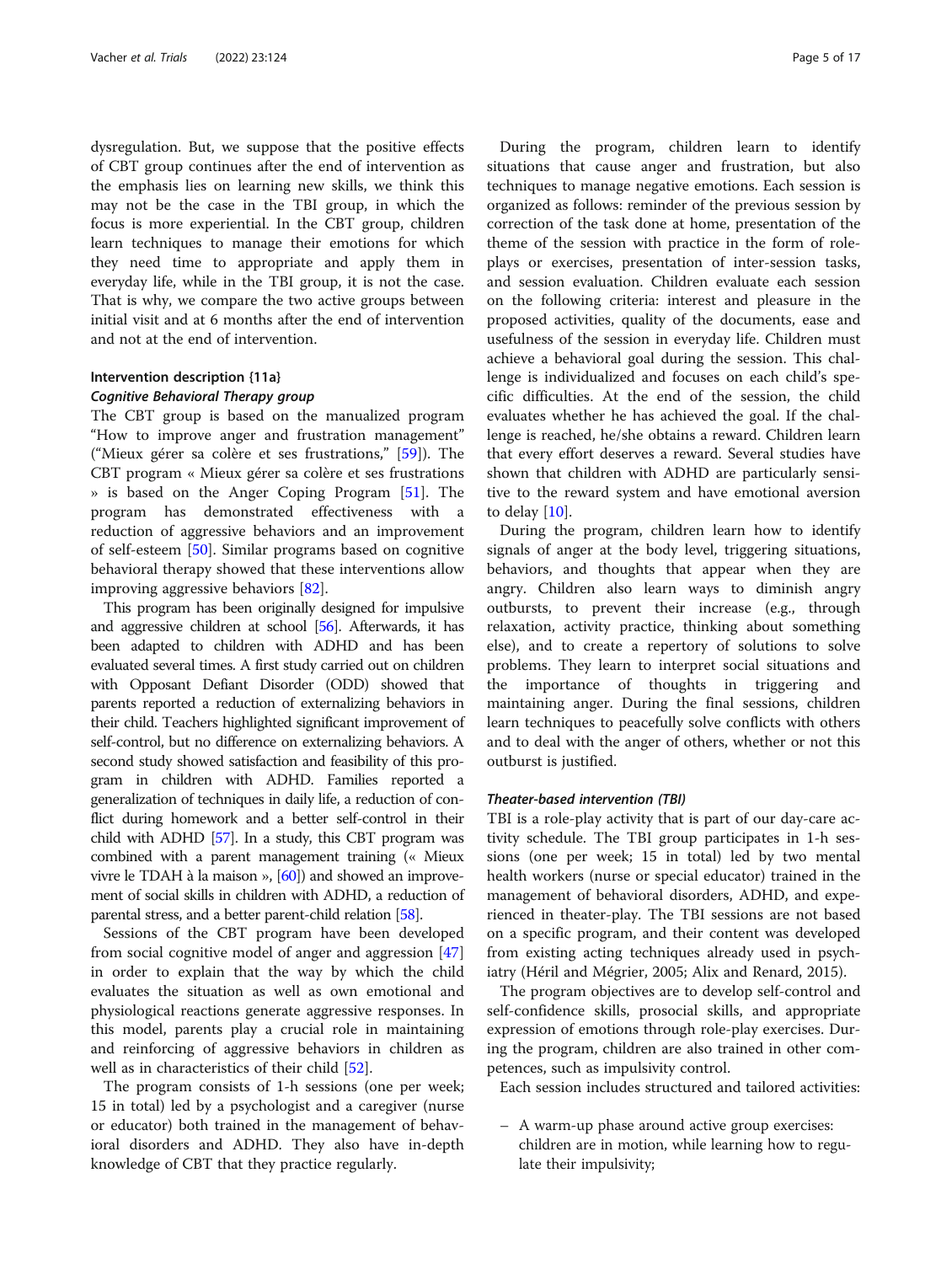- An individual phase with exercises of improvisation, expression of emotions, and memory;
- A phase of game in pairs that includes several exercise types: role-playing around everyday life, games where children learn how to use prosocial skills and how to work in teams.
- A fun and collective play time that lasts 5 min. This time allows children to let off steam.
- A quiet time: at the session end, children enjoy a time of relaxation or meditation. This moment allows children to refocus on themselves and to learn techniques to manage their emotions. These exercises help to increase physical self-control that can promote better impulse control in children with ADHD [\[37\]](#page-15-0).

During each session, the program includes sensory games, movement/space games, imitation activities, selfcontrol games, and emotion expression activities.

Each session is adapted according to the individual needs of the children in the group and their age.

#### Parent group

The parent program is the same in both groups because this study objective is to compare the two programs for children and to evaluate their effectiveness on aggressivity in the context of ADHD with ED. Parents' sessions take place at the same time as the children's sessions, for convenience.

The parent group is based on a parent training program in which parents are taught behavioral and cognitive behavioral techniques to effectively manage their child's behavioral problems [[98\]](#page-16-0). There are many manual programs, such as Webster-Stratton's Incredible Years program [\[94](#page-16-0)] and "How to improve living with ADHD at home" ("Mieux vivre le TDAH à la maison", [[60\]](#page-15-0)). Previous studies have shown that parent management training improves childhood behavior problems, allows the development of positive parenting competences, and reduces parental stress [[34](#page-15-0)]. Parents learn techniques to manage their child's tantrums through videos and information sheets based on the experiences described by other parents. One session was added to this program on psychoeducation about ADHD and ED (session 1). In sessions 2 and 3, parents learn techniques on how to reinforce positive behaviors in their child (e.g., token system, special moment, encouragement…). Often parents of children with ADHD and ED tend to have conflictual and negative relationships with their own child and put in place coercive systems. In sessions 4 and 5, parents receive psychoeducation on anger (e.g., how to identify signs of anger, triggers) and learn several techniques for outburst management (e.g., to ignore minor disruptive behavior, to encourage emotion verbalization by their child). In session 6, parents learn problem-solving techniques, and techniques that allow parents and child to calmly discuss about conflicts and find solutions that are acceptable to both of them. In session 7, parents are taught several techniques to help their child manage their frustration. In session 8, a parent is invited to share a problem encountered in their daily life with their child. The other parents in the group can ask questions to analyze the problem. Then, solutions are proposed, and a solution that seems effective is tried at home. This session allows putting into practice the techniques learnt during the program.

The program is animated by both psychologist and caregiver (nurse or educator). Each session lasts approximately 1 h and it is carried out every second week. Between sessions, parents are asked to implement the acquired techniques in their everyday life. At the next session, sometime is dedicated to discuss their implementation and the difficulties encountered in order to adjust the techniques to the individual needs.

# Criteria for discontinuing or modifying the allocated interventions {11b}

Criteria for discontinuing the allocated interventions are (1) disruptive behavior disorder that does not allow the child to benefit from the intervention; (2) behavior not stabilized by drugs for children under treatment; and (3) aggressive behavior of one participant toward the others.

The protocol does not allow modifying the allocated intervention.

#### Strategies to improve adherence to interventions {11c}

To improve adherence to the intervention protocols, behavioral goals are defined to increase motivation. These challenges are individualized and focus on each child's specific difficulties. At the session end, children must evaluate whether they have achieved their challenge. If the challenge is reached, they obtain a reward. Children learn that every effort deserves a reward.

During the study, participants will be contacted by telephone if absent during two consecutive sessions to know the reasons of their absence. Between sessions, caregivers are available by telephone or email to answer any questions from the families.

# Relevant concomitant care permitted or prohibited during the trial {11d}

During the interventions, pharmacological treatments are permitted. Moreover, pharmacological treatments can be modified if they are no longer appropriate. It is possible to begin a drug treatment during the trial if behavioral symptoms become too severe and have a negative impact on the child's participation and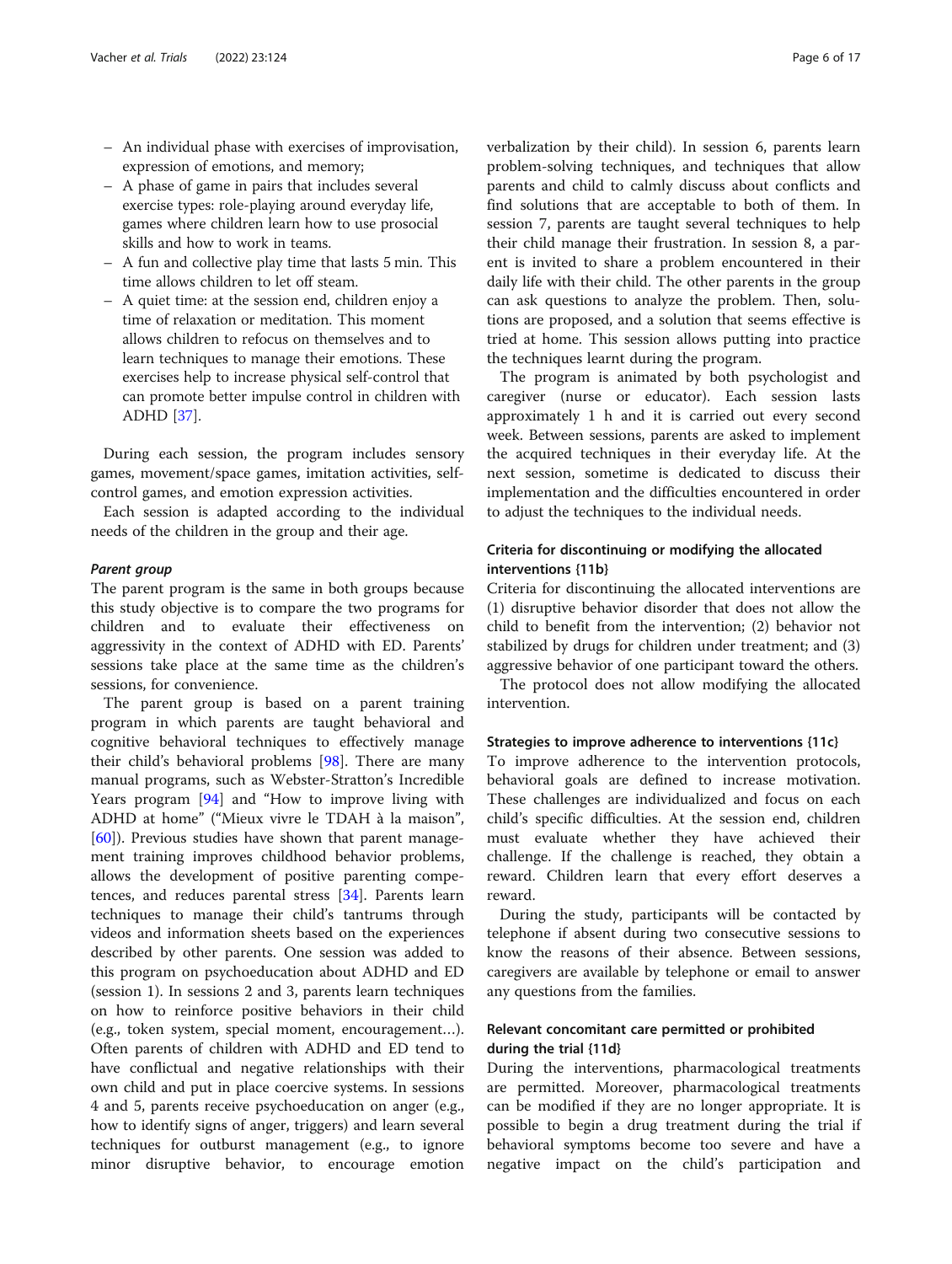implication in the group. The maintenance of other usual care components is authorized.

It is recommended that parents do not participate in other parental management training programs, because of similarities between the interventions proposed in the trial and those usually offered by care services.

#### Provisions for post-trial care {30}

A participant may exit the trial for the following reasons: severe behavioral problems not sufficiently stabilized to allow the participant to benefit from the program, strong opposition to participate in the group, and inadequate behaviors (physical or verbal aggression against other participants or caregivers) that interfere with the proper functioning of the group. When a child behaves inappropriately (opposition, verbal or physical aggression, provocation…) during a session, a discussion time is offered with the child, parents, and caregivers. The objective is to find a solution together to solve the problem. This exchange may be enough to motivate the participant and stop the inappropriate behavior. Concomitantly, the child's psychiatrist will be contacted and informed of the situation. He/she might decide to meet the child to modify the pharmacological treatment and to re-motivate him/her. Nevertheless, if the problematic behaviors persist and affect the group, the child exit from the program is decided together with the child, the family, and the psychiatrist.

#### Outcomes {12}

Primary and secondary outcomes will be evaluated in the two groups (TBI and CBT) at the inclusion visit (baseline), at the end of intervention, and at month 6 after the end of the intervention.

The primary judgment criterion is the variation of the "Aggressive behaviors" score of the CBCL between baseline and month 6 post-intervention. The initial evaluation will be on outcomes at month 6 postintervention; because we hypothesize that the effectiveness of such programs is observed several months after their end. Usually, it takes time for children and parents to assimilate and routinely implement the new techniques and also to observe the intervention benefits in the daily life. This will allow also assessing whether the beneficial effects of the interventions are maintained in the long term.

Secondary judgment criteria include also the variation between baseline and month 6 post-intervention of the CBCL A-A-A score, CBCL-Internalizing and CBCL-Externalizing scores, KIDSCREEN-27, Parental Quality of Life and Developmental Disorder (Par-DD-Qol), Children's Global Assessment Scale (C-GAS), Parenting Stress Index-Short Form,  $4<sup>th</sup>$  edition (PSI-4-SF), Beck Depression Inventory-II (BDI-II), and Strengths and

Difficulties Questionnaire (SDQ) and the SDQdysregulation profile (SDQ-DP).

Exploratory analyses will be realized and will concern the variation of primary and secondary judgment criteria between baseline and at the end of the intervention. Exploratory analyses will be realized to identify possible mediators concerning personality traits on therapeutic effects (response to treatment at T2).

Other data will be collected during the initial visit: presence or absence of psychiatric disorders in children using the K-SADS-PL diagnostic tool, sociodemographic data, anamnestic data, and medication history. Pharmacological treatments will be recorded at each visit because the introduction of a new drug or the modification of posology may influence the research outcomes. Indeed, ADHD usual treatment effectively reduces ED ([[28,](#page-15-0) [46](#page-15-0), [86](#page-16-0)]; Gamli et al., 2018 [[97\]](#page-16-0);). The Hierarchical Personality Inventory for Children (HiPIC) will be completed at the end of the intervention to limit the duration of the initial visit.

Means, standard deviations or frequencies, median and percentages will be calculated in order to describe sociodemographic and clinical variables of the sample as well as primary and secondary outcomes.

#### Participant timeline {13}

Outcome measures are collected at pretreatment (T1), just after treatment end (T2), and at month 6 posttreatment (T3) (Table [1\)](#page-7-0). Data for the primary and secondary outcomes will be collected at child psychiatry unit of Montpellier University Hospital (MPEA Saint Eloi). The child presence is not required for all the measures collected during these assessments.

#### Pretreatment visit (T1)

Participants and their parents will participate in a visit to determine their eligibility (Enrollment, Table [1\)](#page-7-0). Then, the T1 visit takes approximately 2 h, because the diagnostic interview (K-SADS-PL) is carried out systematically with the parents to confirm the diagnosis of ADHD and the presence of comorbidities. During this visit, parents are interviewed by clinicians for clinical ratings of their child's overall functioning impairment (C-GAS). Children and parents will also complete selfreport questionnaires (see Table [1](#page-7-0)). A questionnaire (SDQ-Teacher) is completed also by the child's teacher. This questionnaire is either given to parents who will directly transmit it to the teacher, or sent by mail.

#### Visit at treatment end (T2)

After the last session, questionnaires are sent to the parents for completing them at home and bring them back at the T2 visit. Children and parents will complete the same self-report questionnaires as at T1, but for the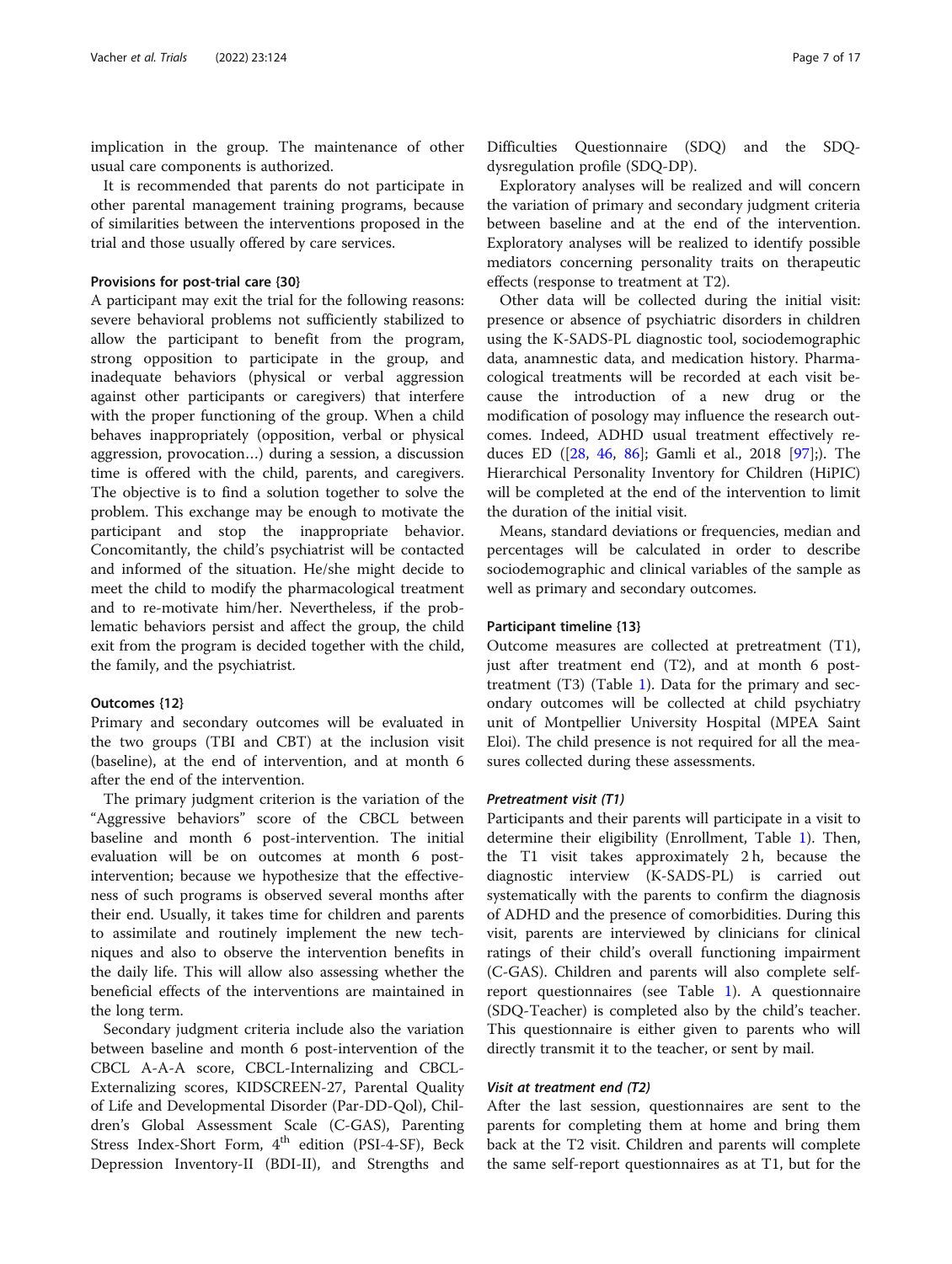#### <span id="page-7-0"></span>Table 1 Visits and data acquisition during the trial

| <b>Timepoint</b>                                                                      | <b>Study period</b> |                                 |                                   |                                           |
|---------------------------------------------------------------------------------------|---------------------|---------------------------------|-----------------------------------|-------------------------------------------|
|                                                                                       | <b>Enrollment</b>   | Before the<br>intervention (T1) | At the intervention<br>end $(T2)$ | Six months after the<br>intervention (T3) |
| <b>Enrollment:</b>                                                                    |                     |                                 |                                   |                                           |
| Eligibility criteria                                                                  | X                   |                                 |                                   |                                           |
| Child Behavior Checklist (CBCL)                                                       | Χ                   |                                 |                                   |                                           |
| Informed consent                                                                      | X                   |                                 |                                   |                                           |
| Randomization                                                                         | Χ                   |                                 |                                   |                                           |
| Assessments:                                                                          |                     |                                 |                                   |                                           |
| Structured clinical interview (K-SADS-PL)                                             |                     | Χ                               |                                   |                                           |
| Parent-rated measures                                                                 |                     |                                 |                                   |                                           |
| Child Behavior Checklist (CBCL)                                                       |                     | Χ                               | Χ                                 | Χ                                         |
| Strengths and Difficulties Questionnaire (SDQ-Par)                                    |                     | Χ                               | Χ                                 | Χ                                         |
| Behavioral Rating Inventory of Executive Function (BRIEF)                             |                     | Χ                               |                                   | Χ                                         |
| Hierarchical Personality Inventory for Children (HiPIC)                               |                     |                                 | X                                 |                                           |
| Kidscreen-27                                                                          |                     | Χ                               | Χ                                 | Χ                                         |
| Parental Quality of Life and Developmental disorder in their<br>children (Par-DD-Qol) |                     | Χ                               | X                                 | Χ                                         |
| Parenting Stress Index 4 <sup>th</sup> edition (PSI-4-SF)                             |                     | Χ                               | X                                 | Χ                                         |
| Beck Depression Inventory-II (BDI-II)                                                 |                     | X                               | X                                 | X                                         |
| Child-rated measures                                                                  |                     |                                 |                                   |                                           |
| Kidscreen-27                                                                          |                     | X                               | X                                 | Χ                                         |
| Teacher-rated measures                                                                |                     |                                 |                                   |                                           |
| Strengths and Difficulties Questionnaire (SDQ-Teacher)                                |                     | Χ                               | Χ                                 | Χ                                         |
| Clinician-rated measures                                                              |                     |                                 |                                   |                                           |
| Children's Global Assessment Scale (C-GAS)                                            |                     | Χ                               | Χ                                 | Χ                                         |
| <b>Satisfaction questionnaires:</b>                                                   |                     |                                 |                                   |                                           |
| Parent-rated measures                                                                 |                     |                                 |                                   |                                           |
| Satisfaction questionnaire on the parent program                                      |                     |                                 | $\mathsf X$                       |                                           |
| Satisfaction questionnaire concerning the child program                               |                     |                                 | X                                 |                                           |
| Child-rated measures                                                                  |                     |                                 |                                   |                                           |
| Satisfaction questionnaire on the child program                                       |                     |                                 | Χ                                 |                                           |

HiPIC and the satisfaction questionnaires (only at T2), and BRIEF (only at T1) (Table 1). During the T2 visit, parents are interviewed by a clinician to assess the child's overall functioning (C-GAS). This visit does not exceed 30 min. If needed, questionnaires can also be completed with the help of a researcher. The SDQ-Teacher questionnaire is again completed by the child's teacher

#### Visit at month 6 post-treatment (T3)

This follow-up visit determines whether the intervention effects persist at month 6 after the intervention end. Children and parents will be interviewed by a clinician to complete the C-GAS. Before the visit, they will complete the same self-report questionnaires as at T1

(at home) (Table 1). This visit takes approximately 30 min.

# Sample size {14}

As ED in children with ADHD has been only recently studied, it is difficult to find literature data for calculating the number of subjects required (particularly for assessing the changes in the "Aggressive behaviors," "Anxiety/Depression," and "Attentional Problems" scores of the CBCL scale).

The study by Masi et al [[54\]](#page-15-0). reported a change in the "Aggressive behavior" score of the CBCL from 68.3 to 65.5 in the context of the non-comparative evaluation of an intervention similar to the one assessed in the present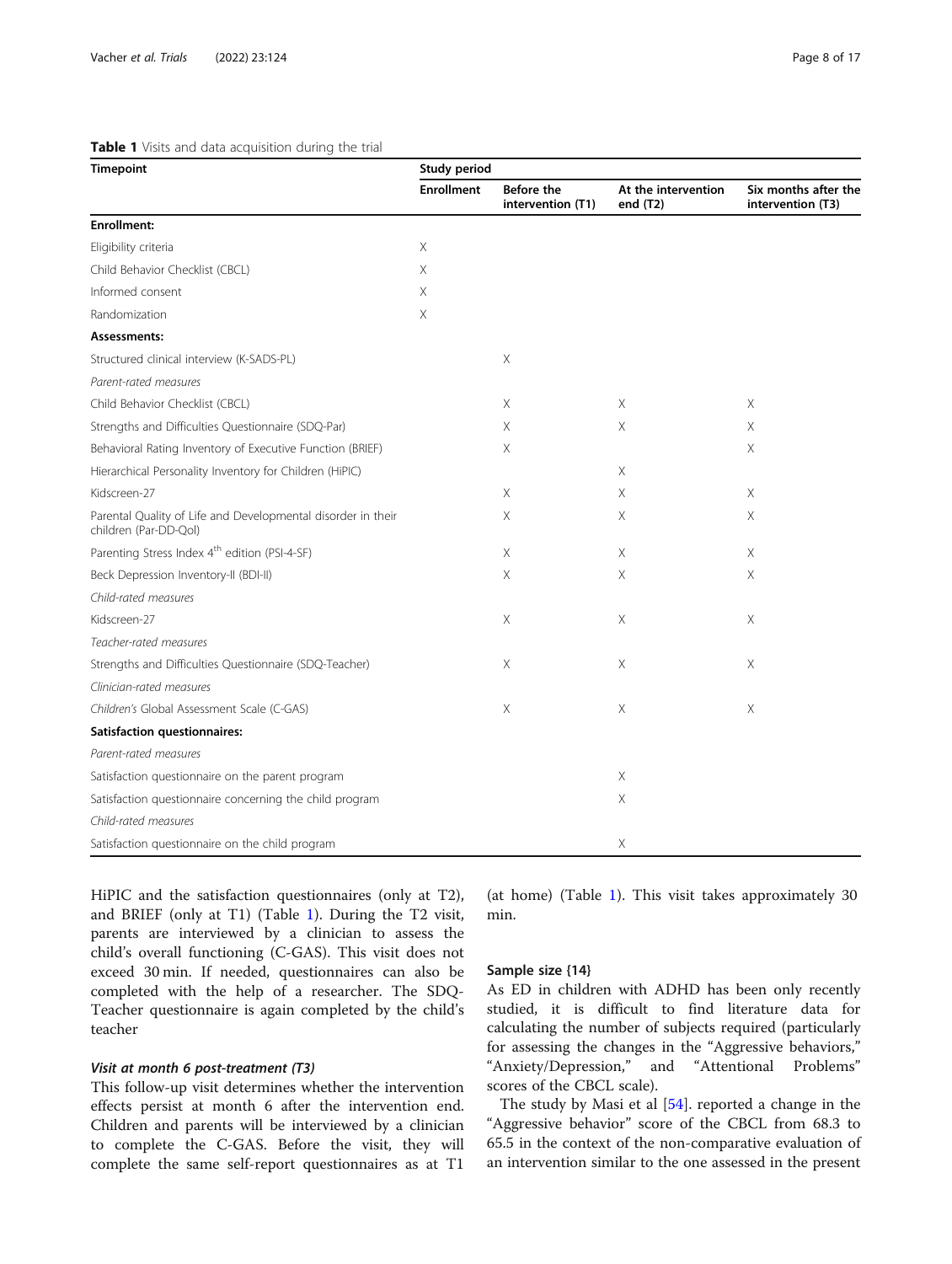trial. The standard deviation of the score at the baseline was 5.4.

By making the reasonable assumption of a slightly more effective intervention than what reported by Masi et al [[55\]](#page-15-0)., a CBCL score of 65 in the intervention group and 69 in the control group, with a common standard deviation of 5.5, can be expected at month 6 postintervention. To highlight such a difference with a power of 80% and an alpha risk of 5%, 31 subjects per group need to be included. By increasing this number by 10% to take into account participants lost to follow-up, the total number of subjects to be included in the study is 68 (34 per group).

#### Recruitment {15}

Patients will be recruited at the Child Psychiatry and Neuropediatric units of Montpellier University Hospital. Information leaflets will be distributed by psychiatrists and may be posted electronically to families. Researchers will give presentations on this trial to the general public and mental health professionals.

# Assignment of interventions: allocation

#### Sequence generation {16a}

After verification of the eligibility criteria, family's information, and consent signature, each participant will be randomized. Intervention allocation will be done using a computer-based random number generator. Randomization will be performed as soon as the number of participants is reached to start a session (one CBT group and one TBI group) with a 1:1 ratio.

Randomization will be stratified by school level (primary vs middle school) and severity of psychopathological disorders using the CBCL A-A-A score. Children will be divided in groups according to their school level (< 11 years, and 11–13 years of age).

The investigator in charge of the study assessments is blinded to the group allocation.

## Concealment mechanism {16b}

Randomization is done by the Department of Medical Information of Montpellier University Hospital using the Capture System software (Clinsight).

# Implementation {16c}

If participants are interested in the trial, psychiatrists or pediatricians give information and enroll them. Then, participants are contacted by telephone by the investigator. The psychologist informs about the study, verifies that families are aware of the implications of participation in a trial, and proposes an appointment for the initial evaluation. She verifies that children are motivated and willing to participate in the trial. Indeed, often, parents register their child without asking their

# Assignment of interventions: blinding

# Who will be blinded {17a}

The research psychologist who performs the baseline and outcome assessments will be blind to the treatment conditions. Due to the nature of the interventions, it will not be possible for the researchers who administer the intervention to remain blind. Researchers who administer the intervention will not be involved in the collection of the outcome data to avoid bias in measuring results.

Given the study design, parents and children are not blind and are informed about the group allocation after randomization.

#### Procedure for unblinding if needed {17b}

There is no procedure for revealing a participant's allocated intervention during the trial, because it is not a protocol targeting a pharmacological treatment. Therefore, it did not seem necessary to provide circumstances for and an unblinding protocol.

## Data collection and management

# Plans for assessment and collection of outcome data {18a}

Outcome data will be collected by a research psychologist with a case report form (CRF). Data will be verified by supervised psychology students to detect errors in the collected data. Finally, data will be verified by a methodologist who will process all statistical data.

The case report form includes the following:

- Initial inclusion: inclusion and non-inclusion criterion; date of signed consent, inclusion in the study and randomization; data of all questionnaires, sociodemographic characteristics (marital status, socioeconomic status, education attainment), and clinical characteristics of children (age, sex, school level, comorbid disorders, drug treatments, rehabilitation therapy) and parents (somatic and psychiatric pathologies);
- Participations in intervention: at each session, we will note the date, the presence or absence of parents and child, the reason for absence, and the name of present parent (mother, father or other);
- Visit at the end of intervention (T1): data of primary and secondary outcomes; life events, introduction or modification in drugs treatment; side effects;
- Visit at 6 months after intervention (T2): data of primary and secondary outcomes; life events,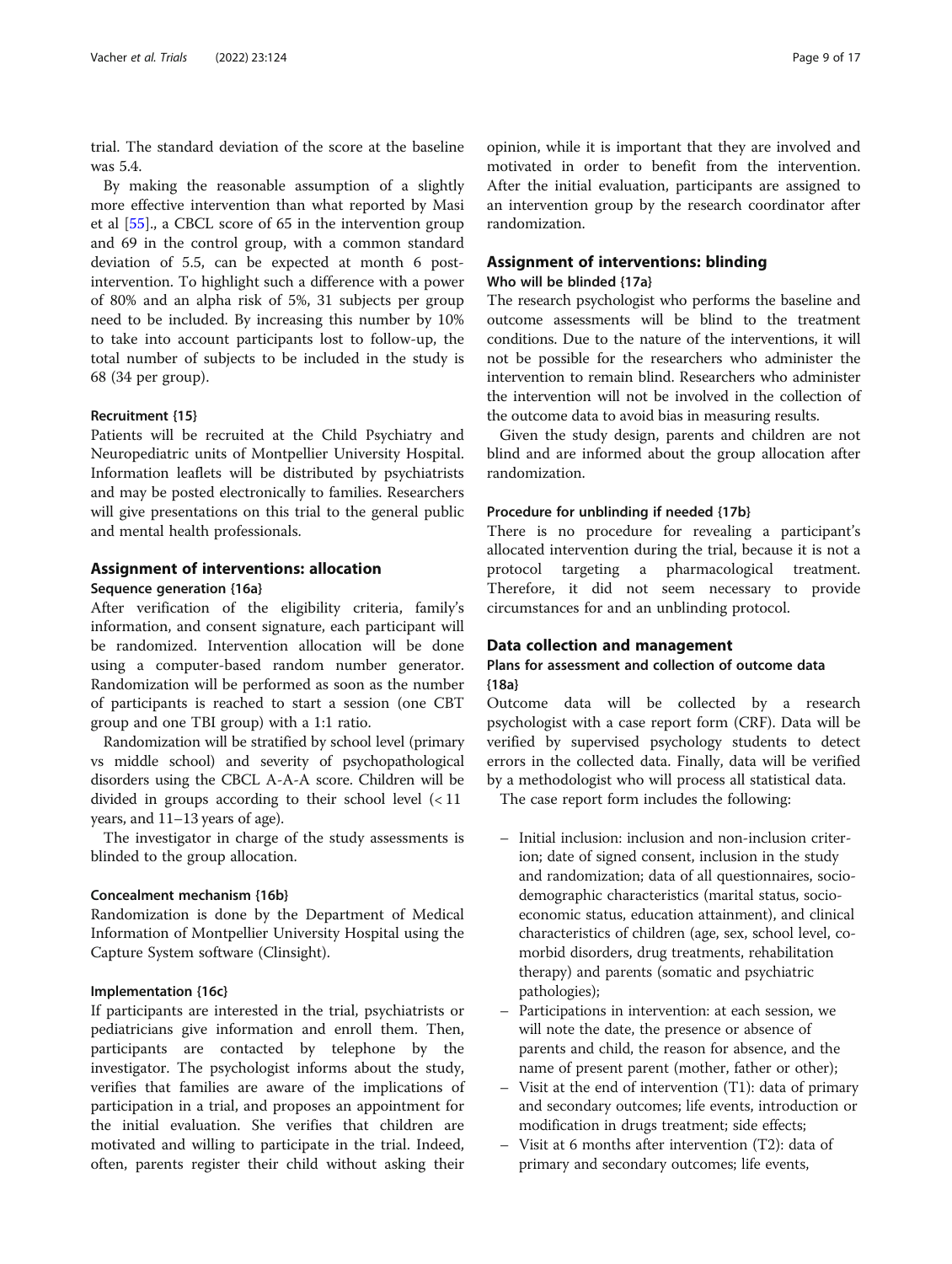introduction or modification in drugs treatment; side effects.

It is possible to provide French version of case report form on a request of the Editorial Office.

#### Primary outcome

Child Behavior Checklist (CBCL  $[3]$ ;) The CBCL is a 118-item parent-completed questionnaire to measure emotional and behavior problems in 4- to 18-year-old children in the past 6 months. Parents rate each item as 0 (not true), 1 (somewhat or sometimes true), or 2 (very true or often true). The CBCL includes eight syndrome scores: Anxious/Depressed, Withdraw/Depressed, Somatic Problems, Social Problems, Thought Problems, Attention Problems, Rule Breaking, and Aggressive Behavior. A computer program calculates the T-scores for each scale. Raw scores are converted to gender- and age-standardized scores. A T-score of 50 indicates average functioning and standard deviation is every 10 points.

The objective of the primary outcome is to assess the effectiveness of the CBT program on the "Aggressive behavior" score (i.e., primary outcome) of the CBCL A-A-A. The CBT program should allow reducing aggression.

The "Aggressive behavior" sub-score contributes to the CBCL-DP and "Deficient Emotional Self-Regulation" (CBCL-DESR). The two profiles are the sum of the CBCL "Anxious/Depressed," "Attention Problems," and "Aggressive Behavior" (A-A-A) syndrome T-scores [\[3](#page-14-0)]. The CBCL-DESR is present when the sum of the CBCL A-A-A scores is  $\geq$  180, but below 210 (*T*-scores  $> 60$ ). The "Dysregulation Profile" is present when the sum of the CBCL A-A-A scores is  $\geq$  210 (2 SD; *T*-scores > 70). These profiles represent a continuum of the emotional and behavioral dysregulation severity [\[14](#page-14-0), [55\]](#page-15-0). They allow defining an ED phenotype and are a risk marker of a persisting deficit of self-regulation of emotion and behavior [\[40](#page-15-0)]. CBCL-DP and CBCL-DESR allow identifying a group of children with disruptive behavior [[4\]](#page-14-0) and at risk of severe dysfunction [[30,](#page-15-0) [40,](#page-15-0) [79](#page-16-0)]. The CBCL-DP and CBCL-DESR profiles are associated with higher risk of comorbidities [\[27](#page-15-0), [40,](#page-15-0) [55\]](#page-15-0), hospitalization in psychiatry services [\[27](#page-15-0)], and development of inappropriate personality traits [\[67\]](#page-16-0) in adulthood. The CBCL-DESR profile is a predictor of increased risk of opposition defiant disorder, conduct disorder, and anxiety disorders [[79\]](#page-16-0). The CBCL-DP predicts high risk of mood disorders during adolescence [\[54\]](#page-15-0).

#### Secondary outcomes

The trial includes several secondary outcome measures, and also the clinician ratings of impairment (C-GAS).

- Global functioning (SDQ, C-GAS)<br>• Executive functions (BRIEF)
- Executive functions (BRIEF)
- Personality traits (HiPIC)

child to evaluate:

Quality of life (Kidscreen-27).

Parents also complete questionnaires to evaluate:

- Parental stress (PSI-4-SF)<br>• Parental depression (BDI-
- Parental depression (BDI-II)
- The impact of their child disorders on the quality of family life (Par-DD-Qol).

Secondary outcomes include also teacher-report measures of the child's global functioning (SDQ-Teacher), and child-report measure of the quality of life (Kidscreen-27).

The study objectives are to evaluate the CBT program impact on the socio-communicative capacities, emotional and behavioral self-regulation capacities, quality of life of child and family, overall functioning of child, and parental stress/depression in the short term (intervention end) and also at month 6 post-intervention. Finally, the personality profiles of children with ADHD will be analyzed to determine whether there are common personality traits in children with ADHD and ED.

French version of the Strengths and Difficulties Questionnaire (SDQ-Fr, Goodman, 1997) SDQ-Fr is a standardized questionnaire completed by parents or teachers that allows a brief emotional and behavioral screening of 2- to 17-year-old children and adolescents ([http://www.sdqinfo.com\)](http://www.sdqinfo.com). The SDQ-Fr includes 25 items divided in 5 subscales with 5 items/each to assess emotional symptoms, conduct problems, hyperactivity/ inattention, peer relationship problems, and prosocial behavior. The questionnaire is completed on paper in 5– 10 min.

The SDQ-Fr allows obtaining a "dysregulation profile" (SDQ-DP). It is a combination of two items from the Emotional symptom subscale ("Many worries, often seems worried," "Often unhappy, down-hearted or tearful"), two from the Conduct problem subscale ("Picked on or bullied by other children," "Steals from home, school or elsewhere"), and one from the Hyperactivity/ Inattention subscale ("Restless, overactive, cannot stay still for long"). A study suggested that children with ADHD and SDQ-DP display more angry reactions and are less capable to control their anger [\[22\]](#page-14-0). The SDQ-DP allows identifying children with ADHD at risk of severe difficulties in overall functioning. A study showed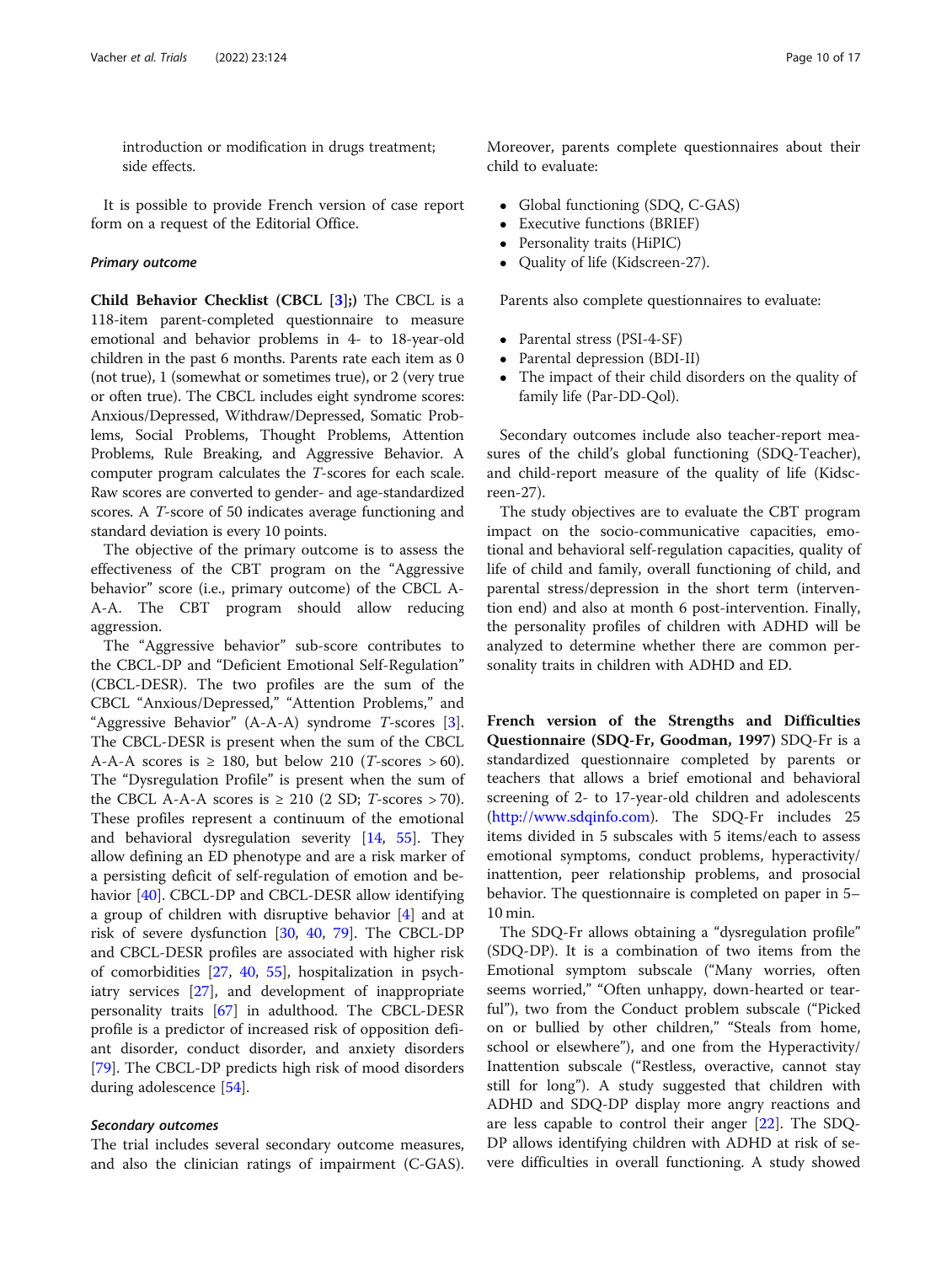that SDQ-DP is a predictor of developing psychiatric disorders in the next 4 years [\[91\]](#page-16-0).

Kidscreen-27 (KIDSCREEN Group, 2006) Kidscreen-27 is a questionnaire that evaluates the generic healthrelated quality of life (HRQol) in 6- to 18-year-old children. The Kidscreen-27 items are derived from the Kidscreen-52 questionnaire. There are two versions, one completed by parents (or primary caregivers) and the other by children. Children evaluate the subjective perception of their well-being during the last week. Kidscreen-27 comprises five domains: "Physical wellbeing," "Psychological well-being," "Autonomy and parents," "Social support and peers," and "School environment". The responses are scored on 5-point Likert scales for frequency (never to always) or intensity (not at all to extremely). Kidscreen-27 has been translated into 36 languages. Kidscreen-27 scores are converted to T-values (standardized mean = 50, standard deviation = 10). Higher scores indicate good HRQol and well-being [\[70\]](#page-16-0).

Parental Quality of Life and Developmental Disorder in their children (Par-DD-Qol  $[13]$ ;) The Par-DD-Qol is a parent-completed 17-item questionnaire to assess the impact of their child's chronic disabilities on the parental quality of life (Qol). It is particularly adapted to parents of children with neurodevelopmental disorders, because these are chronic conditions that impact the parents' Qol. The questionnaire includes several dimensions: "Emotional," "Daily Disturbance," and "Global Qol." It is adapted from the Par-ENT-Qol [[13\]](#page-14-0) used in the general population with chronic ear, nose, and throat (ENT) infections. Responses are scored on a 5-point Likert scale (not at all to very much). Several studies  $([8]$  $([8]$ ; Raysse, 2011) showed a reliability coefficient higher than 0.82 (Cronbach's alpha) for each dimension. A score below 40 indicates "no impact" on the parents' Qol, a score between 40 and 57 a "moderate impact," and a score higher than 57 a "high impact."

Behavioral Rating Inventory of Executive Function (BRIEF; Gioa, Guy & Kentworthy, 2000) BRIEF is a parent- or a teacher-completed 86-item inventory to assess the executive functioning of 5- to 18-year-old children at home and in school environments using a three-point scale for frequency (never to always). The instrument includes eight scales that measure executive functioning: initiate, work memory, plan/organize, organization of materials, and monitor (forming the metacognition index [MI]), and inhibit, shift, and emotional control (forming the behavioral regulation index [BRI]). The BRI assesses the ability to use appropriate inhibitory control to shift cognitive sets and modulate emotions and behaviors. The MI assesses the ability to use working memory to initiate,

plan, and sustain future-oriented problem solving [\[61](#page-16-0)]. BRIEF includes two validity scales (Negativity and Inconsistency of responses) to identify the parents' response styles and to validate the questionnaire quality. A T-score of 65 indicates clinically significant executive function impairment. Gioia et al. (2000) reported that the BRIEF reliability coefficient ranges from 0.80 to 0.97 for the two forms (Parent and Teacher), except for two scales ("Initiate" and "Shift").

Parenting Stress Index, 4th edition, short form (PSI-4-SF, [\[1\]](#page-14-0)) The PSI-4-SF is a 36-item parent-completed questionnaire to measure the parental stress and to detect difficulties in the parent-child dyad. This is defined as a state of psychological malaise in parents related to the parent-child relationship. Responses are provided on a 5-point Likert scale (totally disagree to totally disagree). The questionnaire includes three subscales ("Parental distress," "Dysfunction in parent-child interactions," and "Difficulties in children") to assess the factors that may influence the level of stress experienced by parents in their relationship with their child. The first subscale "Parental distress" allows measuring the distress experienced by parents in the exercise of their role. The second subscale "Dysfunction in parent-child interactions" measures the parents' satisfaction of their relationship with their child and whether the child meets their expectations. The third subscale "Difficulties in children" assesses the parents' degree of distress due to their child's difficult behavior. A score between the 85th and 89th percentile indicates high stress level, and a score  $\geq$  90th percentile is clinically significant. Abidin [[2\]](#page-14-0) reported a reliability coefficient of 0.84 (test-retest, 6 months) and internal consistency coefficient of 0.95 (Cronbach's alpha) for the total score. The three subscales have internal consistency coefficients of 0.90, 0.89, and 0.88, respectively. PSI-4-SF is strongly correlated with the original version of the PSI-4, with a correlation coefficient of 0.98 for the Total Stress Scale.

Beck Depression Inventory-II (BDI-II; Beck, Steer & Brown, 1996) The BDI-II is the most popular screening instrument for depression in adolescents and adults. It is a 21-item self-report questionnaire that examines the behavioral, emotional, somatic, and cognitive symptoms of depression in the past 2 weeks. Each item is rated on a 4-point Likert scale (ranging from 0 to 3), reflecting the symptom severity. Scores from 0 to 13 indicate "Minimal depression," scores from 14 to 19 "Mild depression," scores from 20 to 28 "Moderate depression," and scores higher than 29 indicate "Severe depression."

Wang and Gorenstein [\[92](#page-16-0)] reported a mean alpha coefficient of 0.9 (ranging from 0.83 to 0.96) and excellent coefficients of retest reliability (0.73 to 0.96).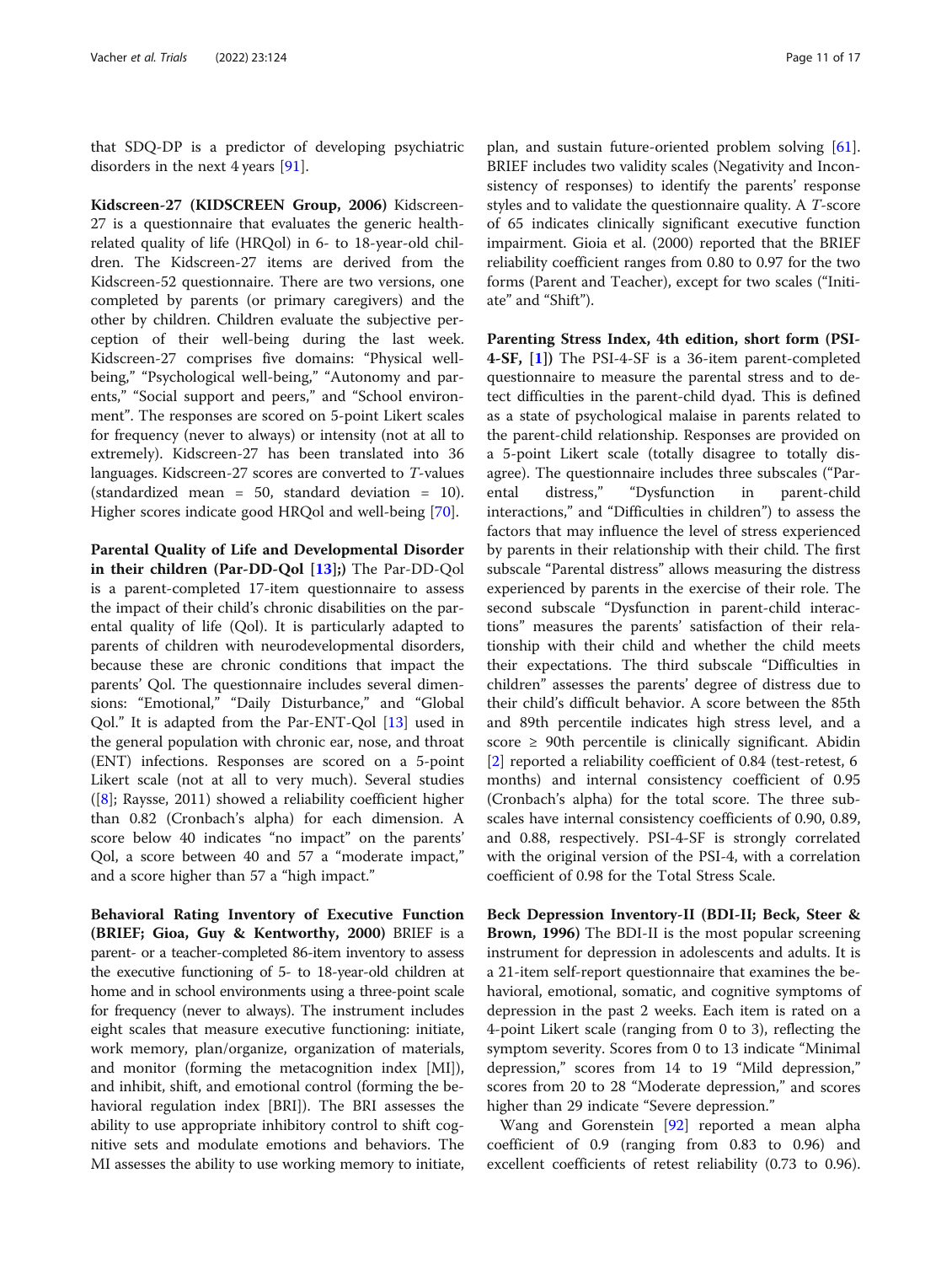The BDI-II is valid in different cultures and presents strong psychometric properties (Beck, Steer & Brown, 1996).

Hierarchical Personality Inventory for Children (HiPIC, Mervielde & De Fruyt, 1999) HiPIC is a 144 item parent-completed questionnaire to obtain a profile of the personality of 6- to 12-year-old children according to a five-factor model. Responses are scored on a 5 point Likert scale (from "Very untypical" to "Very typical"). Five personality dimensions are assessed: "Emotional Stability," "Extraversion," "Benevolence," "Conscientiousness," and "Imagination." HiPIC is scored on 18 facets composed of 8 items/each that are summed and averaged to obtain the dimensions. The "Extraversion" dimension includes positive emotionality, energy in children, and ease in social situations. The "Emotional stability" dimension assesses negative emotions and reactions toward their environment. The "Conscientiousness" dimension measures the determination and drive to achieve a goal. The "Benevolence" dimension evaluates agreeableness, attitude in relationships, and ability to empathize. The "Imagination" dimension represents creativity, curiosity, and openness to new experiences. Mervielde and De Fruyt (1999) reported a reliability coefficient of 0.70 (Cronbach's alphas) for each domain and facet.

The objective of the inclusion of HiPIC is to better understand personality profile in children with ADHD and emotion dysregulation. Currently, there is a lack of studies in personality traits in children with ADHD and emotion dysregulation.

In this trial, we did not expect to assess variation of personality traits (HiPIC), but just better understand the overall functioning of children with ADHD and emotion dysregulation and to assess whether personality profiles would predict treatment response. As the HiPIC is a relatively long questionnaire and as personality is considered stable in the study's time frame, we included it at T1 rather than at baseline.

Children's Global Assessment Scale (C-GAS, [\[75\]](#page-16-0)) C-GAS is a numeric scale to assess the general functioning in 4–16-year-old children. This scale is used and completed by mental health clinicians. A clinician interviews the child, parents, and school staff to assess the child's global functioning. C-GAS is adapted from the Global Assessment Scale for adults. Scores are divided in ten categories that range from "Extremely impaired"  $(1-10)$  to "Doing very well"  $(91-100)$ .

Schedule for Affective Disorders and Schizophrenia for School-aged Children, Present and Lifetime version (K-SADS-PL [[42](#page-15-0)];; French version Mouren-

Siméoni & al., 2002) K-SADS-PL is a semi-structured diagnostic interview to assess all current and lifetime DSM-IV Axis I mental disorders in 6–18-year-old children. K-SADS-PL is administrated by trained mental health clinicians (master level).

#### Other measures

Demographic information was obtained thanks parents during inclusion visit (T0). For all children, clinical investigator collects gender, age, and school level, and for parents, marital status, academic level, socioeconomic status, and psychiatric/somatic pathologies. Pharmacological treatments were recorded at each visit, because introduction or interruption of medication or modification of posology may influence research outcomes. Indeed, ADHD usual treatment effectively reduces emotional dysregulation [\[46](#page-15-0), [84](#page-16-0), [86,](#page-16-0) [97\]](#page-16-0). Likewise, life events (e.g. move, death or illness of a family member…) were also listed at each visit, as they could have an impact on results.

# Plans to promote participant retention and complete follow-up {18b}

Evaluation visits will be scheduled at the intervention end (T2) and at month 6 post-intervention (T3) (see Table [1\)](#page-7-0). Two weeks before the intervention end, the psychologist will propose to parents an appointment for the T2 visit. For the appointment of the follow-up visit (T3), families will be contacted by telephone by the psychologist. For families difficult to reach, several telephone calls may be made. The child's referring psychiatrist will be also contacted to improve data collection (e.g., he/she might call the family to emphasize the importance of completing the questionnaires, refer family to the psychologist after consultation…).

For families unable to attend the visit (health problems…), it might be exceptionally decided to complete the questionnaires and the case report form (CRF) during a telephone conversation. This will be indicated in the CRF.

If parents decide to interrupt their trial participation, the investigator will contact them to know whether they agree to complete the final questionnaires.

To promote participant retention during the program, families will be contacted by telephone in case of absence during two sessions.

#### Data management {19}

For each participant, data will be reported in a CRF, first in paper format and then electronically. The used software, Capture System, complies with the FDA recommendations on computerized systems for managing clinical trials.

The data manager will perform additional computerized consistency tests to detect the presence of non-standard,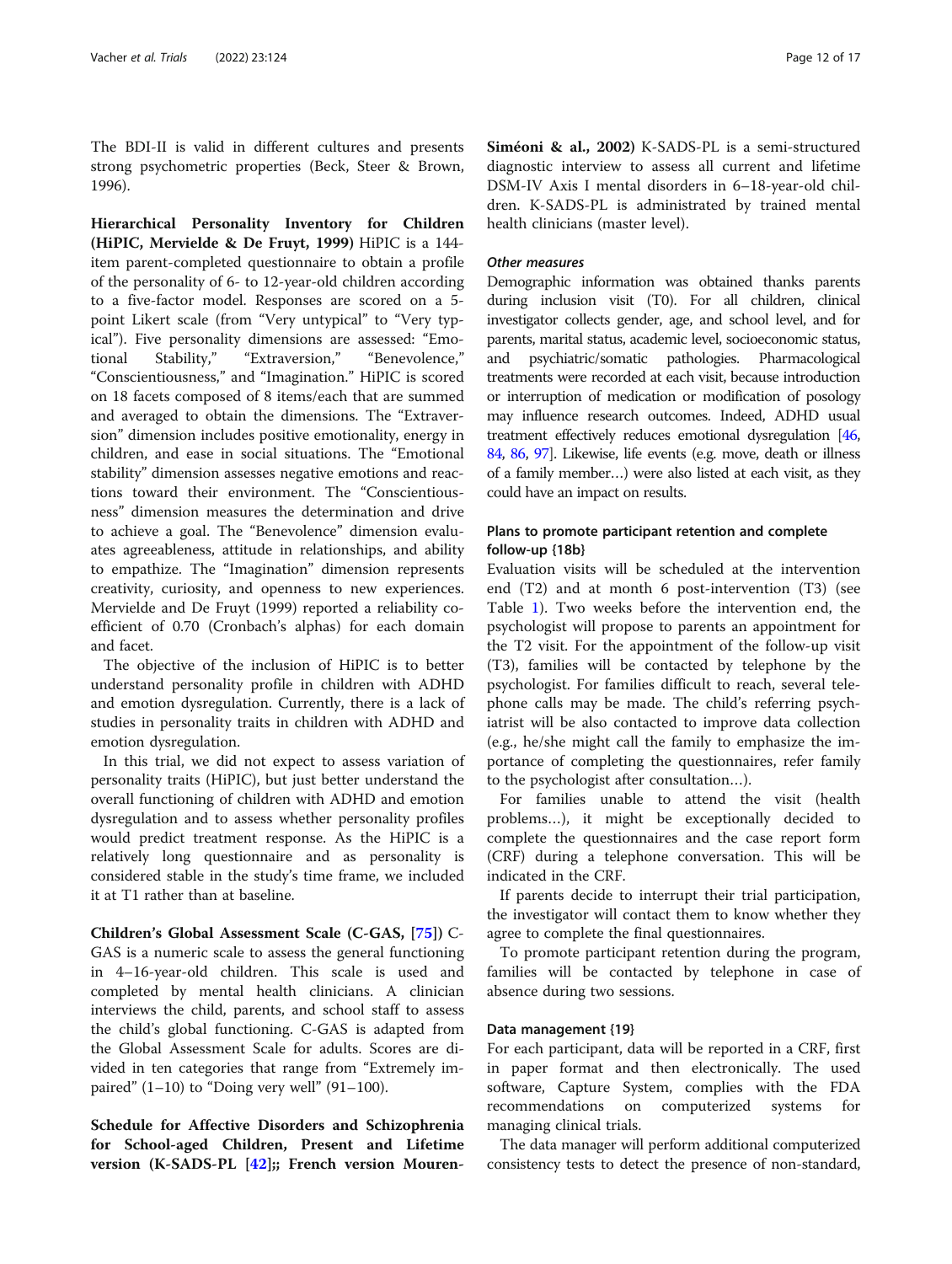missing, aberrant, or incoherent data. These tests will be executed regularly during the participants' recruitment and monitoring. Each identified incoherence will be the subject of a request for clarification to the researcher.

Data will be saved by the Clinical Research and Epidemiology Unit (CREU) of Montpellier Hospital and will be stored in ASCII type format.

#### Confidentiality {27}

Data will be collected in the CRF only by the research psychologist. Each CRF will be anonymized to respect the participants' confidentiality.

# Plans for collection, laboratory evaluation, and storage of biological specimens for genetic or molecular analysis in this trial/future use {33}

This trial will not involve collection and storage of biological specimens for genetic or molecular analysis.

# Statistical methods

# Statistical methods for the primary and secondary outcomes {20a}

An intention-to-treat approach will be used to analyze the primary and secondary data from the trial. Participants will be analyzed in their randomization arm and cannot change group during the study.

The primary outcome measure is the changes of the "Aggressive behavior" sub-score between T1 (baseline) and T3 (month 6 post-intervention). A Z test will be used to compare the changes of the primary (between T1 and T3) and secondary outcomes (between T1 and T2/T3) in the CBT group and TBI group. In the case of group non-comparability, a multivariate model by linear regression could be carried out to take into account the potential confounding bias.

#### Interim analyses {21b}

In this trial, statistical analyses of data will be realized when the statistician will have all data (i.e., when the number of subjects required will be reached and when all visits will have been carried out).

The final decision to finish the trial will be taken by mutual agreement of the principal investigator, the data manager, the research coordinator, and the independent safety monitor. Data will be locked when all data have been checked and all corrections done.

# Methods for additional analyses (e.g., subgroup analyses) {20b}

In the case of non-comparability for one or more parameters, an adjustment will be made on this/these parameter(s) for analysis of the judgment criteria. A multivariate linear regression model might be performed to account for potential confounders.

The protocol does not plan analyses for additional subgroups.

# Methods in analysis to handle protocol non-adherence and any statistical methods to handle missing data {20c}

Analysis of the primary and secondary outcomes will be carried out per protocol for all families who participated in two thirds of the intervention.

For missing data, under the hypothesis of a Missing at Random (MAR) or Missing Completely at Random (MCAR) mechanism, an imputation method using the Markov chain Monte-Carlo method will be used with 15 imputation cycles. The analysis will be performed independently for each complete database and the results will be taken into account for estimating the final parameters and their standard deviations.

# Plans to give access to the full protocol, participant-level data, and statistical code {31c}

On request, participants will be informed about the trial overall results by the principal investigator. Families will not have access to personal data.

# Oversight and monitoring

# Composition of the coordinating center and trial steering committee {5d}

Data monitoring committee is composed of a research assistant who ensures compliance with progress of research protocol and regulatory aspects. Data collection and management and statistical analyses are carried out by Department of Medical Information (DMI) of Montpellier University which is made up of a methodologist, a statistician, and a data manager. Daily, groups are led by psychologists, nurses, and educators. Blind evaluations are carried out by a psychologist who recruit participants, collects data, and leads interventions. Two doctors, including principal investigator, sign consents.

# Composition of the data monitoring committee, its role, and reporting structure {21a}

Data monitoring will be carried out by an independent safety monitor who will ensure the compliance with the trial regulatory aspects and will verify data collection. The safety monitor acts as a representative of the study promotor.

#### Adverse event reporting and harms {22}

Due to the intervention types, serious adverse events are not expected. Serious adverse events will be reported by the promotor only if they are directly related to the protocol. Each adverse event will be recorded in the CRF by the principal investigator and will be monitored until resolution or stabilization. The principal investigator will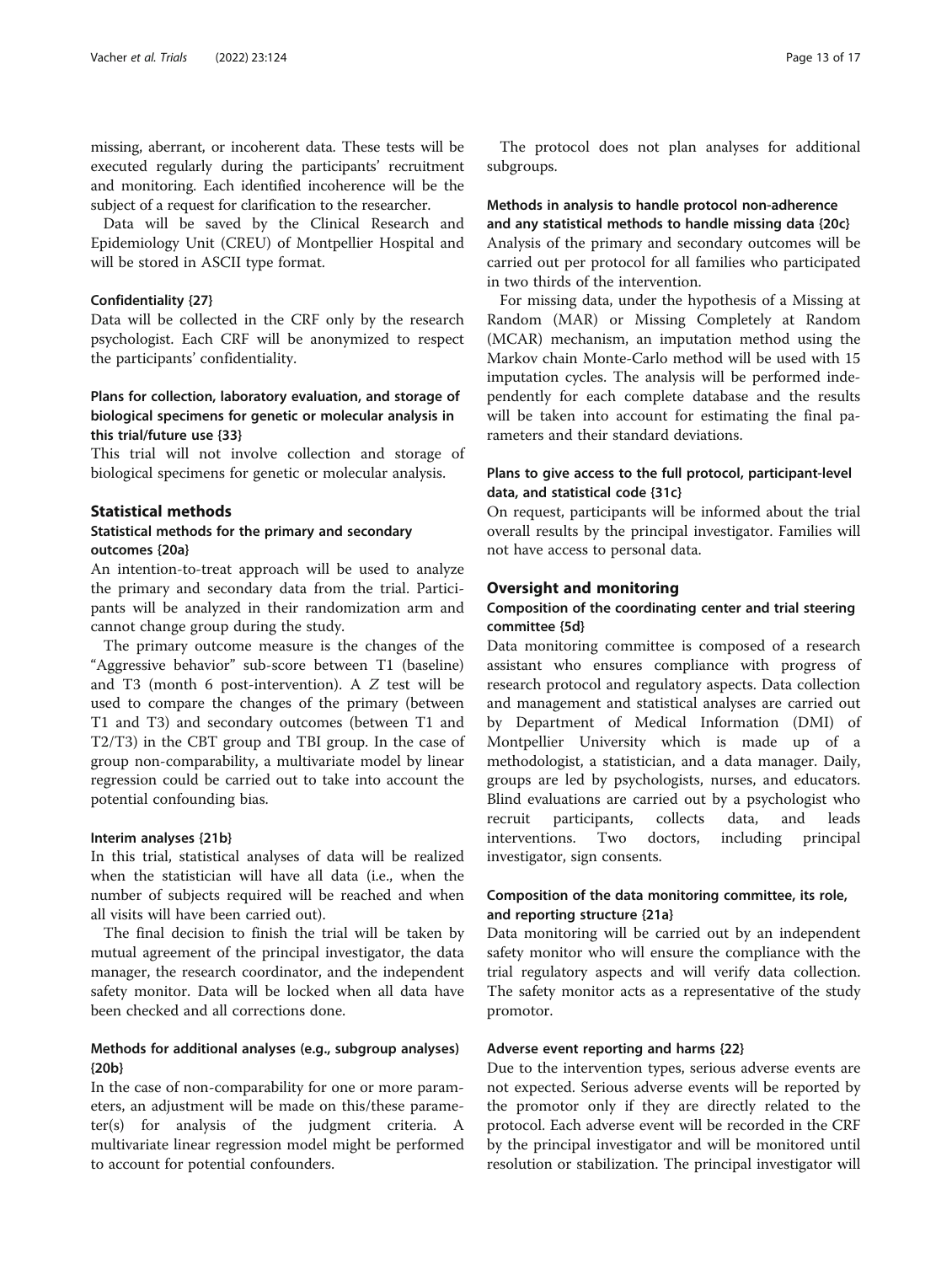evaluate each event and its gravity and will contact the trial promotor.

#### Frequency and plans for auditing trial conduct {23}

Investigators accept to comply with the regulatory requirements of the promoter and the competent authority for a research audit. Audit may be carried out at any stage of the trial, from the protocol development to the publication of results and archival of the data used for the study.

# Plans for communicating important protocol amendments to relevant parties (e.g., trial participants, Page 27 of 40 ethical committees) {25}

All protocol modifications must be submitted to and validated by the Local Human Subject Protection Committee before their implementation. When the protocol modification is accepted by the committee, the research assistant ensures that the changes are implemented accordingly.

### Dissemination plans {31a}

All communication of results must receive the prior agreement of the principal investigator and promoter. Montpellier Hospital is the data owner and must be mentioned as the trial promoter. Regardless of magnitude or direction of effect, data will be published in a scientific review. It is expected that the article with primary outcomes results will be published once all data are validated by the Department of Medical Information composed of data manager, statistician, and methodologist. On request, participants will be informed about the trial overall results by the principal investigator.

# **Discussion**

This randomized controlled trial wants to investigate whether a CBT program can improve aggressivity in children with ADHD and ED. To this aim, the trial compares the effects of two interventions (CBT and TBI) on emotional and behavioral components in children with ADHD and ED. A parent management program is implemented in both groups. Secondary objectives are to examine the intervention impact on the child's socio-communicative capacities, quality of life, executive function, and overall functioning at the end of the intervention and after 6 months. The last objective is to examine the intervention effects on parental stress, quality of life, and depressive symptoms. This is one of the first studies that evaluate the short- and long-term efficacy of a psychosocial intervention on aggressive behavior in children with ADHD and ED. Most studies tend to assess effectiveness in the short term (i.e., at the end of the intervention or after 3 months). To our

knowledge, no study on psychosocial interventions in children with ADHD and ED assessed the effects of such programs after 6 months.

The results from this trial will be useful for the management of children with ADHD and ED, because this type of interventions should allow children to develop emotional and behavioral self-regulation skills by learning techniques to manage anger (relaxation, resolution problems…). Indirectly, it is expected that the program will promote the development of prosocial skills, leading to a more harmonious relationships with peers and family. For parents, the trial objective is to improve their educative strategies, and also the quality of family life and relations.

The primary limitation of the trial is the lack of tools to detect the intervention effects on ED in children with ADHD. Indeed, most of the available tools for ED evaluation (Bunford, Evans, & Wymbs, 2015), such as physiological, observational, and neuropsychological measures, do not take into account the specificities of subjects with ADHD [[32](#page-15-0)]. Therefore, the subscale "Aggressive behavior" of the CBCL-DP was selected as the primary outcome, because it allows evaluating the degree of severity of aggression in children and adolescents [[5\]](#page-14-0) and is a good ED marker.

ADHD represents a public health problem, because it has a significant impact on the children and their family's daily life and represents an economic burden [[48\]](#page-15-0). Developing effective early psychosocial treatment options for children with ADHD and ED is particularly important in order to prevent developmental trajectories with poor prognosis (social difficulties, comorbidities, persistence of ADHD symptoms), and possibly to limit the need of pharmacological treatments.

# Trial status

Protocol version: August 8, 2018 Version n°3.

Date of recruitment: June, 2017

End of recruitment: September, 2020

The article was submitted after the end of recruitment and not at the beginning: with the co-authors, we favored the implementation of research (doctors' information for recruitment, animation of groups) as well as the writing of a background article that has been published. In addition, due to the pandemic, several participants of the last group dropped out of the study. We had the agreements of the methodologist and the research assistant to extend recruitments and continue the study with another session. Research is currently underway as patients are still participating in groups.

#### Abbreviations

ADHD: Attention deficit hyperactivity disorder; CBT: Cognitive behavioral therapy; CRF: Case report from; ED: Emotional dysregulation; TBI: Theaterbased intervention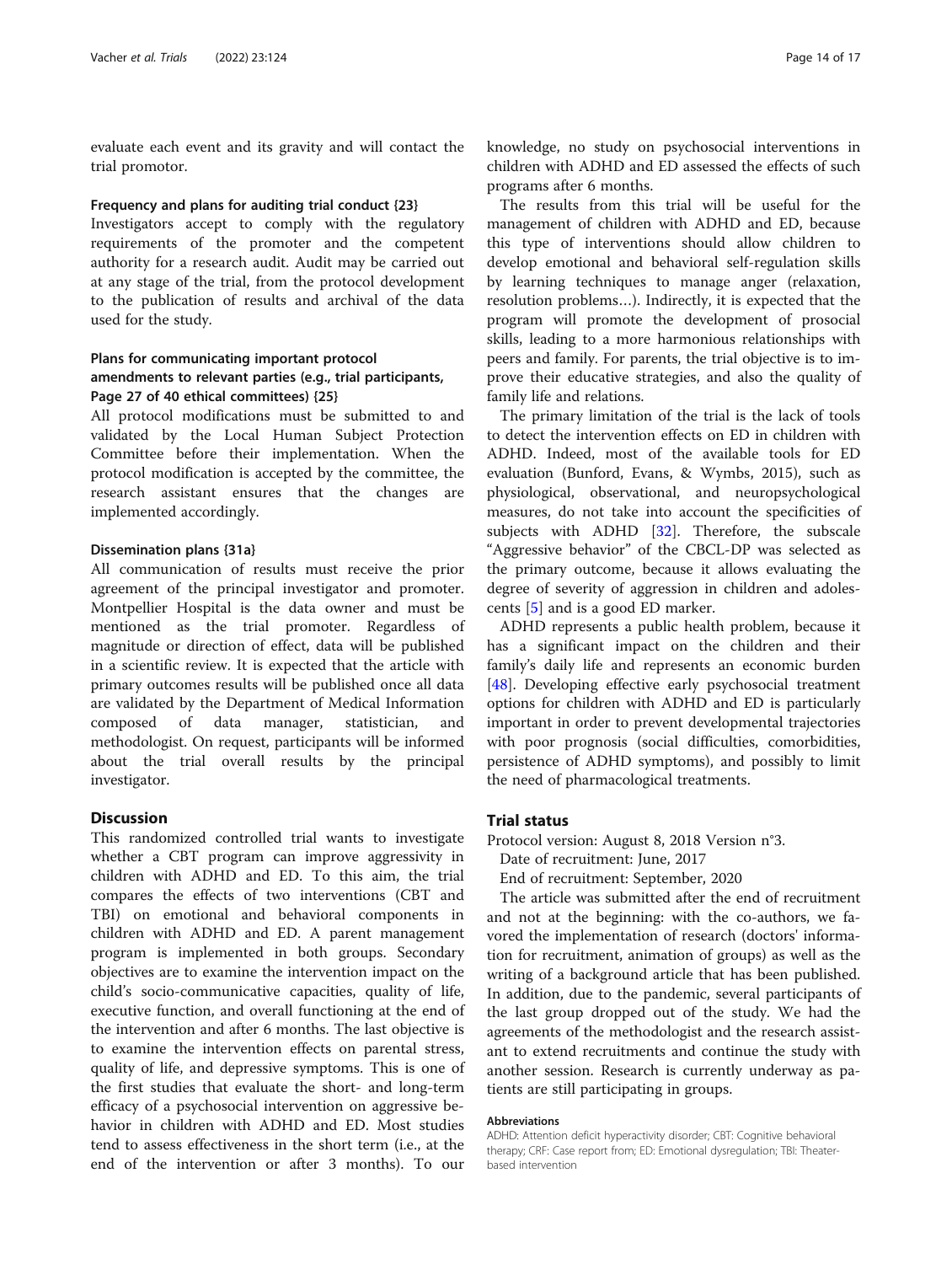#### <span id="page-14-0"></span>Acknowledgements

We are sincerely grateful for the commitment and hard work of our colleagues of Montpellier Hospital: Odile Courtial, Julie Delettrez, Julie Fonseca Cruz, Agnès Furlan, Allison Goujon, Bertrand Moussion, Catherine Noirot, and Chantal Verdelhan.

We would like to sincerely thank Line Massé, Catherine Verret, and Fabienne Boudreault who let us use their program.

We also thank all participants involved in this study. We would like to sincerely thank Pierre Fabre laboratories and Montpellier Hospital University who agreed to let us use Par-DD-Qol.

#### Authors' contributions {31b}

All authors contributed to the trial design. CV drafted the manuscript. All authors contributed to the manuscript review. All authors read and approved the final manuscript.

#### Funding {4}

Montpellier University Hospital is the sponsor of this trial who finances the study design, collection, analysis, and interpretation of data.

The trial is carried out following the NIH Clinical Study Protocols ([Clinicaltrials.gov](http://clinicaltrials.gov). Identifier: NCT03176108).

The views expressed are those of the authors and not necessarily those of the funders.

A part of the publication fees is funded by Hospital University Montpellier and another comes from other university budgets.

#### Availability of data and materials {29}

Data will be available upon request to the investigator.

#### **Declarations**

#### Ethics approval and consent to participate {24}

Ethical approval for the trial was granted by the Local Human Subject Protection Committee ("Comité de Protection des Personnes Sud Méditerranée I"; Reference: ID RCB 2016-AO1382-49). The parents' informed consent will be obtained from all participants.

#### Consent for publication {32}

It is possible to provide a model consent form completed by parents, child, and investigator on a request of the Editorial Office.

#### Competing interests {28}

The authors declare that they have no competing interests.

#### Author details

<sup>1</sup>Centre Hospitalo-Universitaire de Montpellier, Service Médecine Psychologique de l'Enfant et de l'Adolescent, Montpellier, Hérault, France. <sup>2</sup> <sup>2</sup>CLIPSYD EA-4430, UFR Sciences Psychologiques et Sciences de l'Education, Université de Nanterre, Nanterre, Hauts de Seine, France. <sup>3</sup>INSERM U 1018, CESP, Psychiatrie du développement – Evaluer et traiter les troubles émotionnels et du neurodéveloppement (ETE-ND), Montpellier, France. 4Service de Pathologies professionnelles et de l'environnement, Assistance Publique des Hôpitaux de Paris, Hôpital Universitaire Raymond Poincaré, Garches, France. <sup>5</sup>Unité de Recherche Clinique et Epidémiologie, Département de l'Information Médicale, Centre Hospitalo-Universitaire de Montpellier, Montpellier, Hérault, France. <sup>6</sup>Centre d'Investigation Clinique, Hôpital Saint Eloi, Centre Hospitalo-Universitaire de Montpellier, Montpellier, Hérault, France.

# Received: 10 November 2020 Accepted: 3 January 2022

#### References

- 1. Abidin RR. Parenting stress index [Spanish, French and Portuguese translations]. Lutz, FL: PAR; 1983.
- 2. Abidin RR. Parenting stress index professional manual. 4th ed. Lutz, FL: PAR; 2012.
- 3. Achenbach TM, Rescorla LA. Manual For the ASEBA School-Age Forms & Profiles. Burlington, VT: University of Vermont, Research Center for Children, Youth & Families; 2001.
- 4. Aitken M, Battaglia M, Marino C, Mahendran N, Andrade BF. Clinical utility of the CBCL Dysregulation Profile in children with disruptive behavior. J Affect Disord. 2019;253:87–95. [https://doi.org/10.1016/j.jad.2019.04.034.](https://doi.org/10.1016/j.jad.2019.04.034)
- 5. Althoff RR. Dysregulated children reconsidered. J Am Acad Child Adolesc Psychiatr. 2010;49(4):302–5.
- 6. American Psychiatric Association. Diagnostic and Statistical Manual of Mental Disorders (Fifth Edition). Am Psychiatr Assoc. 2013. [https://doi.org/1](https://doi.org/10.1176/appi.books.9780890425596) [0.1176/appi.books.9780890425596.](https://doi.org/10.1176/appi.books.9780890425596)
- 7. Anastopoulos AD, Smith TF, Garrett ME, Morrissey-Kane E, Schatz NK, Sommer JL, et al. Self-regulation of emotion, functional impairment, and comorbidity among children with AD/HD. J Atten Disord. 2011;15(7):583–92. [https://doi.org/10.1177/1087054710370567.](https://doi.org/10.1177/1087054710370567)
- 8. Baghdadli A, Pry R, Michelon C, Rattaz C. Impact of autism in adolescents on parental quality of life. Qual Life Res. 2014;23(6):1859–68. [https://doi.](https://doi.org/10.1007/s11136-014-0635-6) [org/10.1007/s11136-014-0635-6](https://doi.org/10.1007/s11136-014-0635-6).
- 9. Banaschewski T, Becker K, Döpfner M, Holtmann M, Rösler M, Romanos M. Attention-deficit/hyperactivity disorder : a current overview. Deutsches Aerzteblatt Online. 2017;114(9):149–59. [https://doi.org/10.3238/arztebl.2017.0149.](https://doi.org/10.3238/arztebl.2017.0149)
- 10. Banaschewski T, Jennen-Steinmetz C, Brandeis D, Buitelaar JK, Kuntsi J, Poustka L, et al. Neuropsychological correlates of emotional lability in children with ADHD : Neuropsychological correlates of emotional lability. J Child Psychol Psychiatr. 2012;53(11):1139–48. [https://doi.org/10.1111/j.1469-](https://doi.org/10.1111/j.1469-7610.2012.02596.x) [7610.2012.02596.x.](https://doi.org/10.1111/j.1469-7610.2012.02596.x)
- 11. Bartels M, Hendriks A, Mauri M, Krapohl E, Whipp A, Bolhuis K, et al. Childhood aggression and the co-occurrence of behavioural and emotional problems : results across ages 3–16 years from multiple raters in six cohorts in the EU-ACTION project. Eur Child Adolesc Psychiatr. 2018;27(9):1105–21. <https://doi.org/10.1007/s00787-018-1169-1>.
- 12. Battagliese, G., Caccetta, M., Luppino, O. I., Baglioni, C., Cardi, V., Mancini, F., & Buonanno, C. (2015). Cognitivebehavioral therapy for externalizing disorders : A meta-analysis of treatment effectiveness. Behaviour Research and Therapy, 75, 60–71. <https://doi.org/10.1016/j.brat.2015.10.008>
- 13. Berdeaux G, Hervié C, Smajda C, Marquis P. Parental quality of life and recurrent ENT infections in their children : Development of a questionnaire. Qual Life Res. 1998;7(6):501–12. <https://doi.org/10.1023/A:1008874324258>.
- 14. Biederman J, Petty CR, Day H, Goldin RL, Spencer T, Faraone SV, et al. Severity of the aggression/anxiety-depression/attention Child Behavior Checklist profile discriminates between different levels of deficits in emotional regulation in youth with attention-deficit hyperactivity disorder. J Dev Behav Pediatr. 2012;33(3):236–43. [https://doi.org/10.1097/DBP.0b013e31](https://doi.org/10.1097/DBP.0b013e3182475267) [82475267](https://doi.org/10.1097/DBP.0b013e3182475267).
- 15. Blader JC, Pliszka SR, Kafantaris V, Sauder C, Posner J, Foley CA, et al. Prevalence and treatment outcomes of persistent negative mood among children with attention-deficit/hyperactivity disorder and aggressive behavior. J Child Adolesc Psychopharmacol. 2016;26(2):164–73. [https://doi.](https://doi.org/10.1089/cap.2015.0112) [org/10.1089/cap.2015.0112.](https://doi.org/10.1089/cap.2015.0112)
- 16. Braet C, Theuwis L, Van Durme K, Vandewalle J, Vandevivere E, Wante L, et al. Emotion regulation in children with emotional problems. Cogn Ther Res. 2014;38(5):493–504. <https://doi.org/10.1007/s10608-014-9616-x>.
- 17. Brotman MA, Kircanski K, Stringaris A, Pine DS, Leibenluft E. Irritability in youths : a translational model. Am J Psychiatr. 2017;174(6):520–32. [https://](https://doi.org/10.1176/appi.ajp.2016.16070839) [doi.org/10.1176/appi.ajp.2016.16070839.](https://doi.org/10.1176/appi.ajp.2016.16070839)
- 18. Bruno A, Celebre L, Torre G, Pandolfo G, Mento C, Cedro C, et al. Focus on disruptive mood dysregulation disorder : a review of the literature. Psychiatr Res. 2019;279:323–30. [https://doi.org/10.1016/j.psychres.2019.05.043.](https://doi.org/10.1016/j.psychres.2019.05.043)
- 19. Bui HT, Mackie L, Hoang PA, Tran TT. Exploring the effectiveness of cognitive behavioral therapy for Vietnamese adolescents with anger problems. Kasetsart J Soc Sci. 2018;S2452315117305465. [https://doi.org/10.1](https://doi.org/10.1016/j.kjss.2018.05.013) [016/j.kjss.2018.05.013.](https://doi.org/10.1016/j.kjss.2018.05.013)
- 20. Bunford N, Evans SW, Becker SP, Langberg JM. Attention-deficit/ hyperactivity disorder and social skills in youth : a moderated mediation model of emotion dysregulation and depression. J Abnorm Child Psychol. 2015a;43(2):283–96. <https://doi.org/10.1007/s10802-014-9909-2>.
- 21. Bunford N, Evans SW, Wymbs F. ADHD and Emotion Dysregulation Among Children and Adolescents. Clin Child Fam Psychol Rev. 2015b;18(3):185–217. <https://doi.org/10.1007/s10567-015-0187-5>.
- 22. Caro-Cañizares I, Serrano-Drozdowskyj E, Pfang B, Baca-García E, Carballo JJ. SDQ Dysregulation Profile and Its Relation to the Severity of Psychopathology and Psychosocial Functioning in a Sample of Children and Adolescents With ADHD. J Atten Disord. 2020;24(11):1557–64. [https://doi.](https://doi.org/10.1177/1087054717691829) [org/10.1177/1087054717691829.](https://doi.org/10.1177/1087054717691829)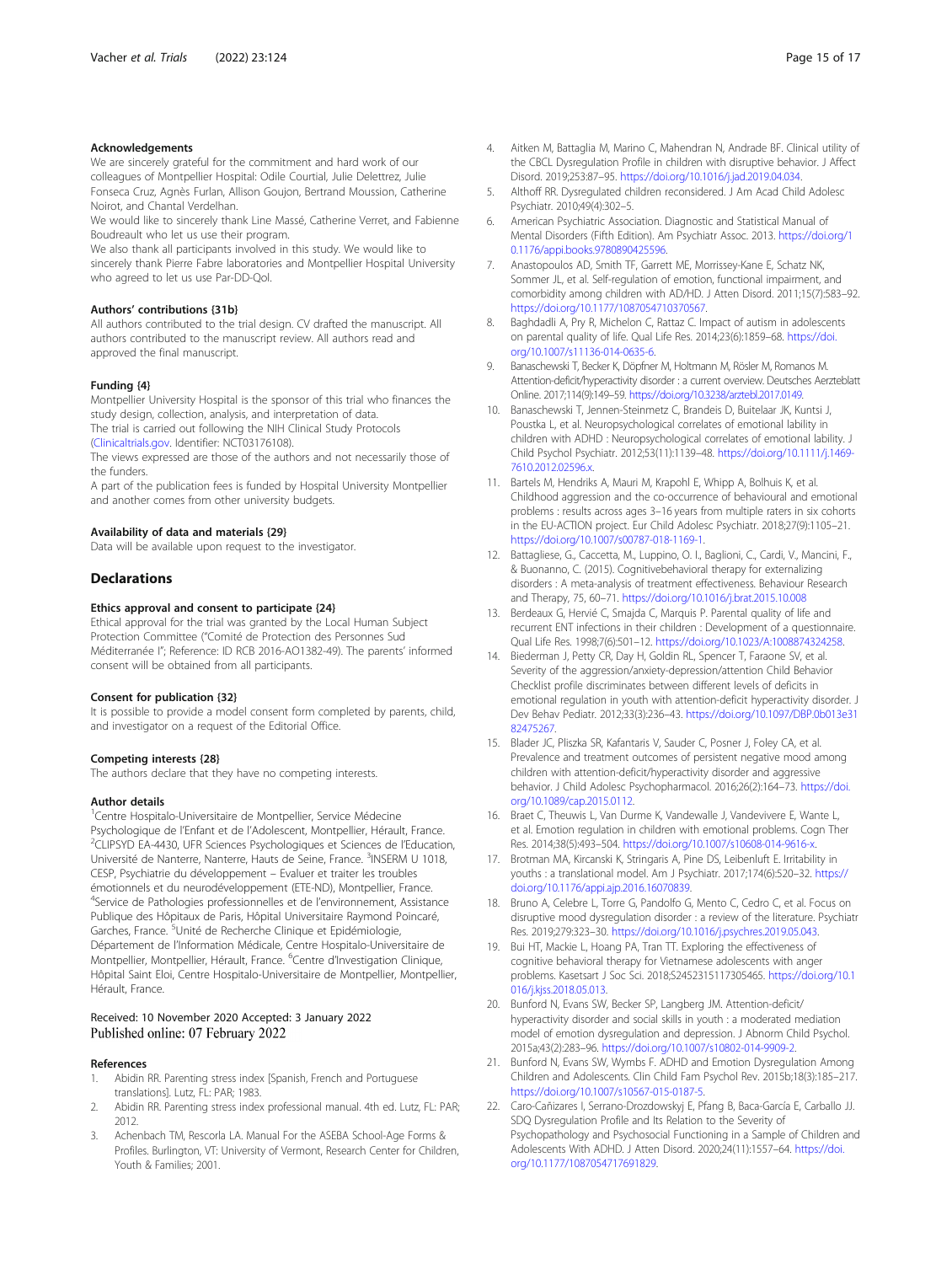- <span id="page-15-0"></span>23. Corbett BA, Blain SD, Ioannou S, Balser M. Changes in anxiety following a randomized control trial of a theatre-based intervention for youth with autism spectrum disorder. Autism. 2017;21(3):333–43. [https://doi.org/10.11](https://doi.org/10.1177/1362361316643623) [77/1362361316643623.](https://doi.org/10.1177/1362361316643623)
- 24. Corbett BA, Key AP, Qualls L, Fecteau S, Newsom C, Coke C, et al. Improvement in social competence using a randomized trial of a theatre intervention for children with autism spectrum disorder. J Autism Dev Disord. 2016;46(2):658–72. [https://doi.org/10.1007/s10803-015-2600-9.](https://doi.org/10.1007/s10803-015-2600-9)
- 25. Crick NR, Dodge KA. Social Information-Processing Mechanisms in Reactive and Proactive Aggression. Child Dev. 1996;67(3):993–1002. [https://doi.org/1](https://doi.org/10.2307/1131875) [0.2307/1131875](https://doi.org/10.2307/1131875).
- 26. D'Ambrogio T, Speranza M, Approche psychopharmacologique des troubles du comportement chez l'enfant et l'adolescent. Neuropsychiatrie de l'Enfance et de l'Adolescence. 2012;60(1):52–61. [https://doi.org/10.1016/j.](https://doi.org/10.1016/j.neurenf.2011.10.010) [neurenf.2011.10.010](https://doi.org/10.1016/j.neurenf.2011.10.010).
- 27. De Caluwé E, Decuyper M, De Clercq B. The Child Behavior Checklist dysregulation profile predicts adolescent DSM-5 pathological personality traits 4 years later. Eur Child Adolesc Psychiatr. 2013;22(7):401–11. [https://doi.](https://doi.org/10.1007/s00787-013-0379-9) [org/10.1007/s00787-013-0379-9](https://doi.org/10.1007/s00787-013-0379-9).
- 28. de la Cruz F, Simonoff E, McGough JJ, Halperin JM, Arnold LE, Stringaris A. Treatment of children with attention-deficit/hyperactivity disorder (ADHD) and irritability : results from the multimodal treatment study of children with ADHD (MTA). J Am Acad Child Adolesc Psychiatr. 2015;54(1):62–70.e3. [https://doi.org/10.1016/j.jaac.2014.10.006.](https://doi.org/10.1016/j.jaac.2014.10.006)
- 29. Derella OJ, Johnston OG, Loeber R, Burke JD. CBT-enhanced emotion regulation as a mechanism of improvement for childhood irritability. J Clin Child Adolesc Psychol. 2019;48(sup1):S146–54. [https://doi.org/10.1080/153](https://doi.org/10.1080/15374416.2016.1270832) [74416.2016.1270832.](https://doi.org/10.1080/15374416.2016.1270832)
- 30. Elmaghrabi S, Nahmias MJ, Adamo N, Di Martino A, Somandepalli K, Patel V, et al. Is increased response time variability related to deficient emotional self-regulation in children with ADHD? J Atten Disord. 2020;24(7):1045–56. <https://doi.org/10.1177/1087054718788950>.
- 31. Fabiano GA, Schatz NK, Aloe AM, Chacko A, Chronis-Tuscano A. A systematic review of meta-analyses of psychosocial treatment for attentiondeficit/hyperactivity disorder. Clin Child Fam Psychol Rev. 2015;18(1):77–97. <https://doi.org/10.1007/s10567-015-0178-6>.
- 32. Faraone SV, Rostain AL, Blader J, Busch B, Childress AC, Connor DF, et al. Practitioner review : emotional dysregulation in attention-deficit/ hyperactivity disorder - implications for clinical recognition and intervention. J Child Psychol Psychiatr. 2018;60(2):133–50. [https://doi.org/10.1111/jcpp.12](https://doi.org/10.1111/jcpp.12899) [899.](https://doi.org/10.1111/jcpp.12899)
- 33. Felsman P, Seifert CM, Himle JA. The use of improvisational theater training to reduce social anxiety in adolescents. Arts Psychother. 2019;63:111–7. <https://doi.org/10.1016/j.aip.2018.12.001>.
- 34. Furlong M, McGilloway S, Bywater T, Hutchings J, Smith SM, Donnelly M. Cochrane review : behavioural and cognitive-behavioural group-based parenting programmes for early-onset conduct problems in children aged 3 to 12 years (Review). Evidence-Based Child Health Cochrane Rev J. 2013;8(2): 318–692. <https://doi.org/10.1002/ebch.1905>.
- 35. Gadow KD, Arnold LE, Molina BSG, Findling RL, Bukstein OG, Brown NV, et al. Risperidone added to parent training and stimulant medication : effects on attention-deficit/hyperactivity disorder, oppositional defiant disorder, conduct disorder, and peer aggression. J Am Acad Child Adolesc Psychiatr. 2014;53(9):948–959.e1. [https://doi.org/10.1016/j.jaac.2014.05.008.](https://doi.org/10.1016/j.jaac.2014.05.008)
- 36. Ghanizadeh A, Haghighi HB. How do ADHD children perceive their cognitive, affective, and behavioral aspects of anger expression in school setting? Child Adolesc Psychiatr Mental Health. 2010;4(1). [https://doi.org/1](https://doi.org/10.1186/1753-2000-4-4) [0.1186/1753-2000-4-4.](https://doi.org/10.1186/1753-2000-4-4)
- 37. Glass KL, Guli LA, Semrud-Clikeman M. Social competence intervention program : a pilot program for the development of social competence. J Psychother Indep Pract. 2000;1(4):21–33. [https://doi.org/10.1300/J288v01n04\\_03.](https://doi.org/10.1300/J288v01n04_03)
- 38. Hannesdottir DK, Ingvarsdottir E, Bjornsson A. The OutSMARTers Program for Children With ADHD : a pilot study on the effects of social skills, selfregulation, and executive function training. J Atten Disord. 2017;21(4):353– 64. [https://doi.org/10.1177/1087054713520617.](https://doi.org/10.1177/1087054713520617)
- 39. Herbert SD, Harvey EA, Roberts JL, Wichowski K, Lugo-Candelas CI. A randomized controlled trial of a parent training and emotion socialization program for families of hyperactive preschool-aged children. Behav Ther. 2013;44(2):302–16. [https://doi.org/10.1016/j.beth.2012.10.004.](https://doi.org/10.1016/j.beth.2012.10.004)
- 40. Holtmann M, Buchmann AF, Esser G, Schmidt MH, Banaschewski T, Laucht M. The Child Behavior Checklist-Dysregulation Profile predicts substance

use, suicidality, and functional impairment : a longitudinal analysis: CBCL-DP long-term outcome. J Child Psychol Psychiatr. 2011;52(2):139–47. [https://doi.](https://doi.org/10.1111/j.1469-7610.2010.02309.x) [org/10.1111/j.1469-7610.2010.02309.x](https://doi.org/10.1111/j.1469-7610.2010.02309.x).

- 41. Jairam R, Prabhuswamy M, Dullur P. Do we really know how to treat a child with bipolar disorder or one with severe mood dysregulation? Is there a magic bullet? Depression Res Treat. 2012;2012:1–9. <https://doi.org/10.1155/2012/967302>.
- 42. Kaufman J, Birmaher B, Brent D, Rao U, Flynn C, Moreci P, et al. Schedule for Affective Disorders and Schizophrenia for School-Age Children-Present and Lifetime Version (K-SADS-PL) : initial reliability and validity data. J Am Acad Child Adolesc Psychiatr. 1997;36(7):980–8. [https://doi.org/10.1097/00004](https://doi.org/10.1097/00004583-199707000-00021) [583-199707000-00021.](https://doi.org/10.1097/00004583-199707000-00021)
- 43. Kircanski K, Clayton ME, Leibenluft E, Brotman MA. Psychosocial treatment of irritability in youth. Curr Treat Options Psychiatr. 2018;5(1):129–40. [https://](https://doi.org/10.1007/s40501-018-0141-5) [doi.org/10.1007/s40501-018-0141-5.](https://doi.org/10.1007/s40501-018-0141-5)
- 44. Kircanski K, Craske MG, Averbeck BB, Pine DS, Leibenluft E, Brotman MA. Exposure therapy for pediatric irritability : theory and potential mechanisms. Behav Res Ther. 2019;118:141–9. [https://doi.org/10.1016/j.brat.2019.04.007.](https://doi.org/10.1016/j.brat.2019.04.007)
- 45. Krueger KR, Murphy JW, Bink AB. Thera-prov : A pilot study of improv used to treat anxiety and depression. J Mental Health. 2019;28(6):621–6. [https://](https://doi.org/10.1080/09638237.2017.1340629) [doi.org/10.1080/09638237.2017.1340629.](https://doi.org/10.1080/09638237.2017.1340629)
- 46. Kutlu A, Akyol Ardic U, Ercan ES. Effect of methylphenidate on emotional dysregulation in children with attention-deficit/hyperactivity disorder oppositional defiant disorder/conduct disorder. J Clin Psychopharmacol. 2017;37(2):220–5. <https://doi.org/10.1097/JCP.0000000000000668>.
- 47. Larson J, Lochman JE, Meichenbaum D. Helping school children cope with anger: a cognitive-behavioral intervention (Paperback ed): Guilford Press; 2005.
- 48. Le HH, Hodgkins P, Postma MJ, Kahle J, Sikirica V, Setyawan J, et al. Economic impact of childhood/adolescent ADHD in a European setting : the Netherlands as a reference case. Eur Child Adolesc Psychiatr. 2014;23(7): 587–98. <https://doi.org/10.1007/s00787-013-0477-8>.
- 49. Lee AH, DiGiuseppe R. Anger and aggression treatments : a review of metaanalyses. Curr Opin Psychol. 2018;19:65–74. [https://doi.org/10.1016/j.](https://doi.org/10.1016/j.copsyc.2017.04.004) [copsyc.2017.04.004.](https://doi.org/10.1016/j.copsyc.2017.04.004)
- 50. Lochman JE, Curry JF, Dane H, Ellis M. The anger coping program : an empirically-supported treatment for aggressive children. Resid Treat Child Youth. 2001;18(3):63–73. [https://doi.org/10.1300/J007v18n03\\_06](https://doi.org/10.1300/J007v18n03_06).
- 51. Lochman, J. E., & Lenhart, L. A. (1993). Anger coping intervention for aggressive children : conceptual models and outcome effects. Clin Psychol Rev, 13(8), 785–805. [https://doi.org/10.1016/S0272-7358\(](https://doi.org/10.1016/S0272-7358)05)80006-6
- Loeber R, Green SM, Lahey BB, Frick PJ, McBurnett K. No title found. Clin Child Fam Psychol Rev. 2000;3(1):37–60. <https://doi.org/10.1023/A:1009567419190>.
- 53. Maire J, Galéra C, Meyer E, Salla J, Michel G. Is emotional lability a marker for attention deficit hyperactivity disorder, anxiety and aggression symptoms in preschoolers? Child Adolesc Mental Health. 2017;22(2):77–83. [https://doi.](https://doi.org/10.1111/camh.12168) [org/10.1111/camh.12168](https://doi.org/10.1111/camh.12168).
- 54. Masi G, Muratori P, Manfredi A, Pisano S, Milone A. Child behaviour checklist emotional dysregulation profiles in youth with disruptive behaviour disorders : Clinical correlates and treatment implications. Psychiatr Res. 2015a;225(1-2):191–6. <https://doi.org/10.1016/j.psychres.2014.11.019>.
- 55. Masi G, Pisano S, Milone A, Muratori P. Child Behavior Checklist dysregulation profile in children with disruptive behavior disorders : a longitudinal study. J Affect Disord. 2015b;186:249–53. [https://doi.org/10.101](https://doi.org/10.1016/j.jad.2015.05.069) [6/j.jad.2015.05.069](https://doi.org/10.1016/j.jad.2015.05.069).
- 56. Massé, L. (2001). Effets additifs d'un programme d'intervention behavioralecognitive adressé à des élèves du primaire présentant des troubles du comportement et d'un programme de formation adressé à leurs parents. Conférence internationale "Violence à l'école et politiques publiques' organisée par l'Observatoire européen de la violence scolaire, Paris, 6 mars
- 57. Massé L, Lanaris C, Boudreault F. Programme d'intervention multidimensionnelle à l'intention d'élèves TDAH intégrés dans leur classe ordinaire: bilan (rapport de recherche). Québec: Direction de l'adaptation scolaire, ministère de l'Éducation, du Loisir et du Sport du Québec; 2005.
- 58. Massé L, Verreault M, Verret C, Lageix P, Guay MC. Longitudinal impacts of a multimodal intervention program addressed to ADHD children and their parents on children's social skills and behavior problems. ADHD Atten Deficit Hyperactivity Disord. 2009;1(1):146–7.
- 59. Massé L, Verret C, Boudreault F. Mieux gérer sa colère et sa frustration. Chenelière Éducation, Montréal, 2012.
- 60. Massé L, Verret C, Verreault M, Boudreault F. Mieux vivre avec le TDA/H à la maison : Programme pour aider les parents à mieux composer au quotidien avec le TDA/H de leur enfant. Chenelière Éducation, Montréal, 2011.